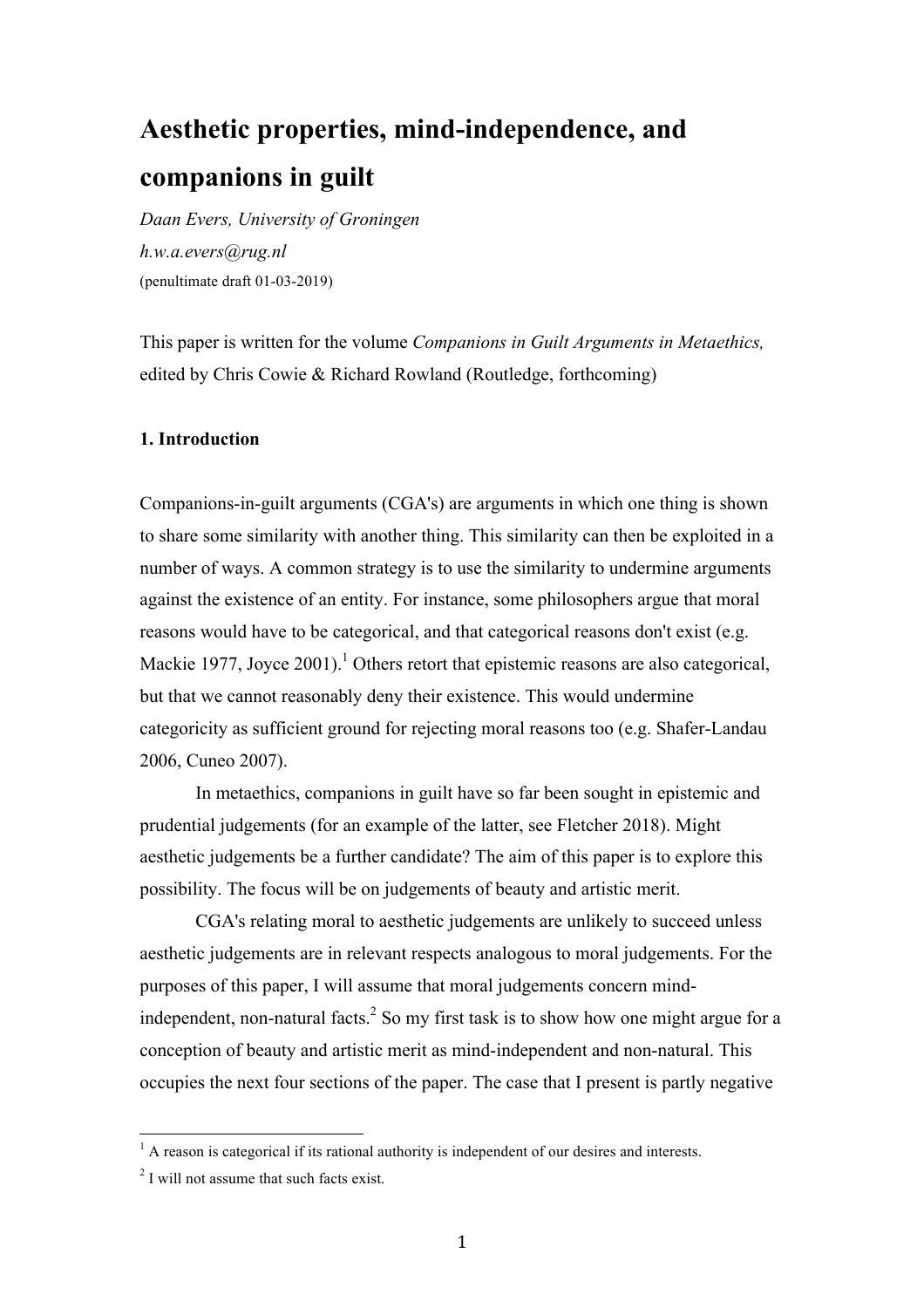and partly positive. I first argue against a popular conception of aesthetic properties as dispositions to produce responses in ideal judges. I describe this theory in section 2 and present my arguments against it in section 3. In section 4, I explain which positions are left standing. In section 5, I show how certain assumptions about the phenomenology of aesthetic judgement can be used to defend a mind-independent conception of aesthetic properties. In the final section, I tackle the question whether aesthetic judgements can be partners in guilt to moral judgements, and help to undermine skeptical worries about the existence of mind-independent value and categorical reasons. My conclusion will be that there is hope for such arguments, provided aesthetic judgements are likely to concern mind-independent, non-natural value. I will argue that this is doubtful in the case of beauty, but more promising in the case of artistic merit.

### **2. Against the dispositional view**

Nowadays, many philosophers endorse a mind-dependent form of realism about aesthetic properties. According to this view, an artwork's beauty or goodness consists in the work's disposition to produce a positive response in well-placed judges. This dispositional view is inspired by Hume's essay *Of the Standard of Taste*. Hume starts with a paradox in our thought about aesthetics: on the one hand, we think that there is no arguing about taste. On the other hand, we think of certain artists as *so* much better than others that anyone who denies this must be making a mistake. Hume suggests that the first thought is explained by the (correct) sense that judgements of taste, including judgements of beauty and artistic merit, are sentiments that lack representational content. If such judgements do not aim to represent the world, then they are not more or less correct in virtue of the accuracy of the representation. But Hume thinks that there can nevertheless be a standard that allows us to condemn some aesthetic judgements as mistaken.

Hume compares the situation to colour. Although (he thinks) colours are not properties of objects either, there is nevertheless a standard that governs colour judgement. This standard is the following: if properly functioning observers, placed in normal conditions, have a certain visual experience, then the object has some particular colour. Roughly speaking, an observer functions properly if s/he has healthy visual organs, and conditions are normal if s/he is viewing the object in

2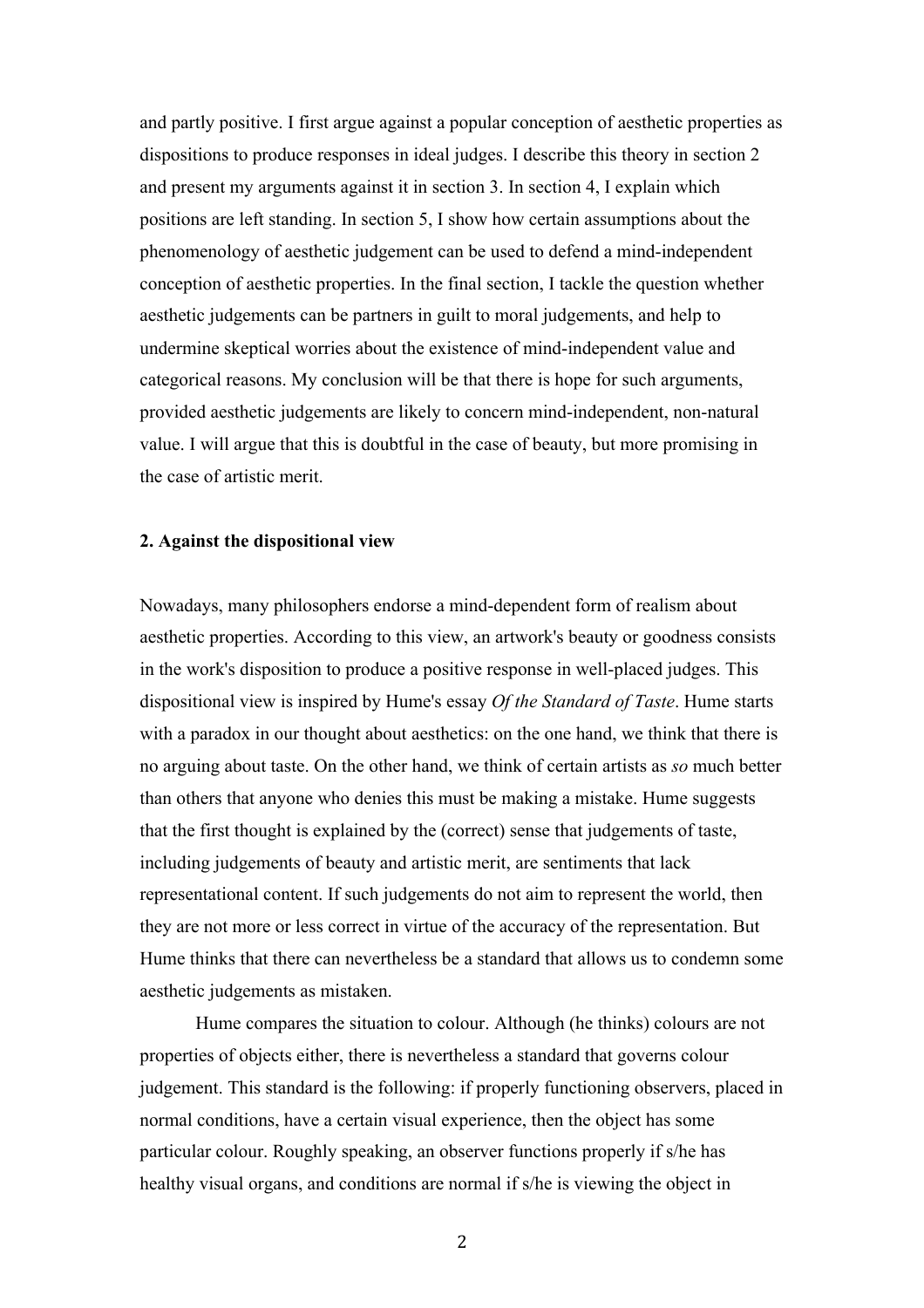daylight. This standard allows us to condemn various judgements as mistaken and think of others as correct, without committing to the mind-independence of colour. Furthermore, the standard is not subjective in the sense that its relevance to colour judgements depends on individual endorsement. The standard is part of the public rules that determine whether a word expresses the concept of red, blue, green, etc.

Hume believes that this model can also be applied to judgements of beauty and artistic merit. In the case of beauty, we might say this: if properly functioning judges, placed in normal conditions, have a (certain) pleasurable experience upon examining the work, then the work is beautiful. The task is then to specify under what conditions a judge is functioning properly, and thus well-placed to discern the "true beauty" of an object.<sup>3</sup> Hume gives us four conditions.<sup>4</sup>

First, an ideal judge has delicacy of taste. This is the ability to discern very fine differences in colour, texture, organization, etc. (especially those prone to provoke positive or negative responses).

Second, an ideal judge must be experienced with works of a similar kind. This comprises both the idea that she had frequent opportunity to examine work in a particular genre, and also to *compare* works that realize a wide range of the genre's possibilities.

Third, an ideal judge must approach the work without prejudice. This means that she should take into account the audience for which the work was intended, as well as its purposes. This may require placing oneself in the shoes of people different from oneself, and setting aside individual relations to the artist (such as jealousy).

Fourth and finally, a good judge must have good "sense", which appears to be intellect or understanding. Intellect or understanding is relevant generally, for instance for checking the workings of prejudice, determining the genre to which a work

<sup>&</sup>lt;sup>3</sup> To make the analogy with colour even closer, we should say something about what makes for normal conditions. In the case of visual arts, this will no doubt involve lighting conditions, spatial positioning, etc. We may also be able to distinguish between well-functioning judges and normal conditions by reference to the distinction between abilities and their exercise (someone with various abilities may not always exercise them properly, perhaps because they are not in the right mood). Although this is not strictly kept apart in Hume's explication of conditions on an ideal judge, nothing important hinges on it. <sup>4</sup> Some authors think that Hume distinguishes five criteria (e.g. Carroll 1984). But that is because they believe that the requirement of experience does not already comprise the idea that an ideal judge must have had ample opportunity to compare different works in the genre, works that realize a wide range of its possibilities.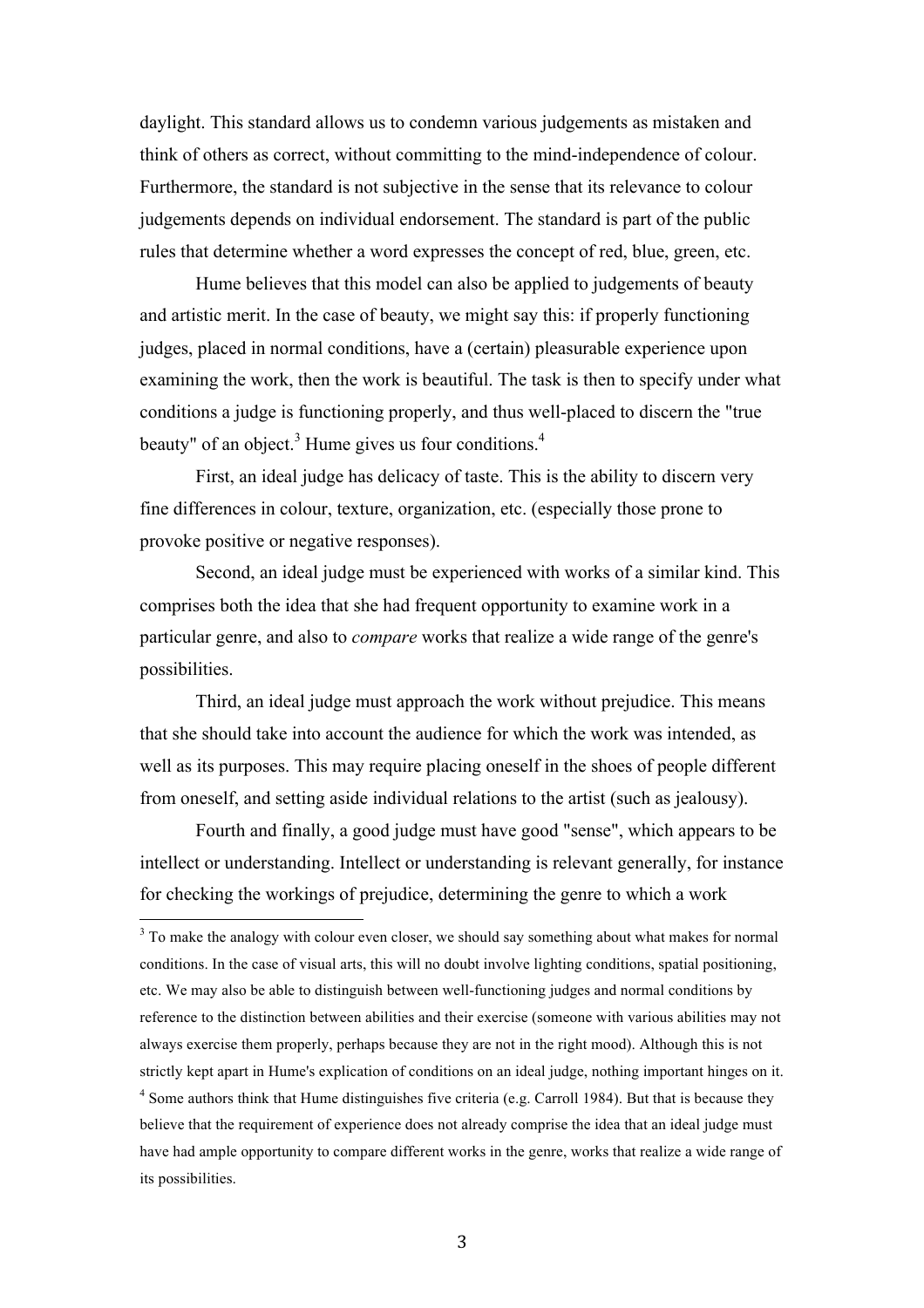belongs, and determining its purposes (Carroll 1984). But Hume also believes that the quality of art can depend on its veracity, as when the success of a novel depends on the extent to which it is insightful about human relationships. Good sense is required to discern this too.

Hume thinks that the standard of taste is set by the reactions or verdicts of those who meet these criteria:

'Strong sense, united to delicate sentiment, improved by practice, perfected by comparison, and cleared of all prejudice, can alone entitle judges to this valuable character [of the ideal judge]; and the joint verdict of such, wherever they are to be found, is the true standard of taste and beauty.' (2004, pp. 86-87)

So, although Hume thinks that judgements of beauty are non-representational, he nevertheless thinks there is an intersubjective standard of beauty: a work is beautiful if and only if ideal judges react to it with a positive sentiment.

My reading of Hume makes him into a noncognitivist: judgements of beauty are appreciative states rather than representations of artworks as having certain properties.<sup>5</sup> This is not the majority view in contemporary aesthetics. Many aestheticians endorse a cognitivist view that is also suggested by Hume's essay. According to this view, judgements of beauty and artistic goodness are beliefs about the work's tendency to produce positive responses. The property of being beautiful can then be identified with the property of being such as to provoke a positive response in ideal judges. *Mutatis mutandis* for artistic goodness. Views along these lines are defended, or at least floated, by Slote (1971), Pettit (1983), Goldman (1995), Railton (1998), Levinson (2007), Ross (2014), Simoniti (2017), Zangwill (2000), Sibley (2001) and Kivy (2015).<sup>6</sup>

 $<sup>5</sup>$  Zangwill (1994) also interprets Hume as a noncognitivist.</sup>

<sup>&</sup>lt;sup>6</sup> There are differences between these philosophers. Some of them allow that the relevant dispositions are, or can be, relative to sensibilities (Goldman 1995, Levinson 2007). Others are silent on this issue. Railton (1998) does not explicitly endorse a dispositional understanding of aesthetic properties, though this would match his wider philosophical commitments. Zangwill (2000) sympathetically discusses (without fully endorsing) a rigidified theory of beauty, according to which it is the property of being such as to elicit a hedonic response *in beings with our actual constitution*. Others are silent on the issue of rigidification. Some authors seem to be talking primarily about concepts like *elegant* and *garish*, or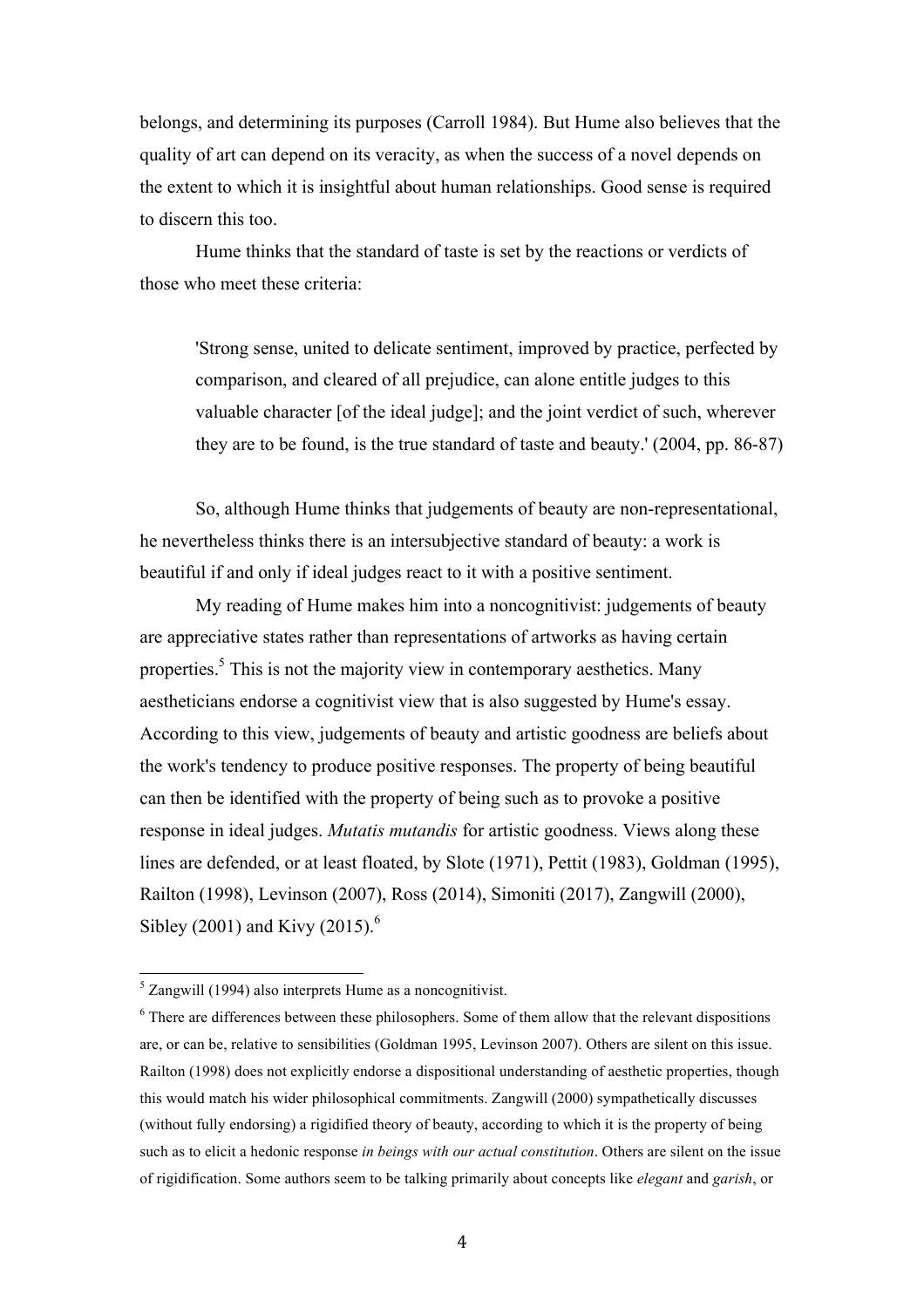This reductive form of realism fits with much in Hume's essay (it is in tension only with his claim that judgements of beauty are sentiments). For instance, it would make aesthetic judgements more closely analogous to judgements of colour, since colour judgements are most naturally thought of as representational states. Furthermore, Hume believes that beautiful or successful works of art have properties that make them suitable to trigger certain reactions in people, and that the reactions of art critics constitute good evidence that the work does indeed have those properties. This makes room for the idea that beauty and artistic merit should themselves be identified with properties of the object.

I take the dispositional view to be intended as a *reductive* form of realism about aesthetic properties, where the properties of beauty and artistic merit are natural properties (broadly understood). In order for the view to be reductive, the notion of an ideal judge must not itself presuppose or involve irreducibly evaluative properties. This is not obvious. For instance, you might think that delicacy of taste should be understood not just as the ability to make fine discriminations between perceptual properties, but as the ability to make fine discriminations between *artistically relevant* perceptual properties, or properties *relevant to beauty*. And you might think that this stands in the way of a reductive understanding of beauty and artistic merit.<sup>7</sup> However this may be, I will not pursue this line of objection here. I will proceed on the assumption that an ideal judge has various abilities which do not essentially involve or presuppose irreducibly normative or evaluative properties.

# **3. Why the dispositional view is mistaken**

emotion terms like 'moving' and 'sad' (Levinson 2007, Simoniti 2017). It is not clear whether they would extend their view to beauty and artistic merit. Some philosophers don't explicitly discuss the conditions under which or in whom the response is supposed to be produced. The arguments in this paper are primarily relevant to dispositional theories (relative to sensibilities or not, rigidified or not) that identify beauty and artistic merit with a disposition to produce some kind of response in ideal judges. It is not entirely clear how many philosophers ultimately endorse such a view.

<u> 1989 - Andrea Santa Alemania, poeta esperanto-se especial de la propia de la propia de la propia de la propia</u>

 $<sup>7</sup>$  I am not sure whether this is right. After all, an ideal judge must also be able to determine the genre to</sup> which a work belongs, and understand its purposes. Perhaps the relevance of perceptual properties to an artwork's beauty and success are wholly determined by such features.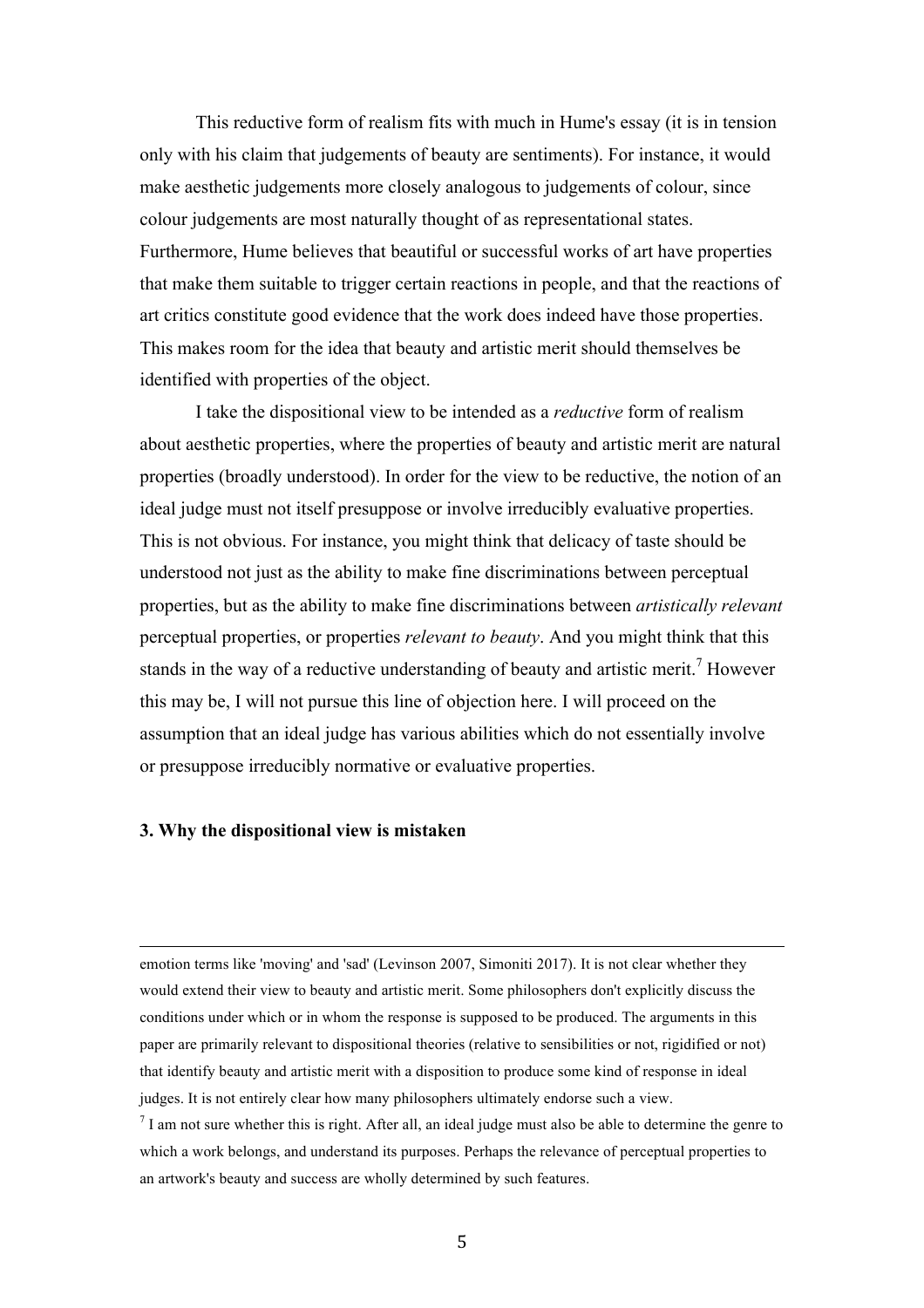I think the dispositional view is mistaken about beauty and artistic merit, because our judgements are not appropriately sensitive to the reactions of others, ideal or nonideal. The arguments to follow are relevant to any version of the dispositional view that makes non-redundant reference to a group of people. Reference to others is redundant if their sensibilities are identified in such detail that they would necessarily come to exactly the same judgements about all aesthetic matters as oneself. In such cases, one might as well say that aesthetic judgements concern dispositions to provoke responses in oneself. The latter view is a more extreme form of relativism that is not touched by my arguments in the same way. I will return to this option in section 4.

First, consider beauty. There is no serious, consistent pattern of deference with respect to 'beauty'. Ordinary people do not retract their judgements in light of what the experts say, even if they know about it. So their concept of beauty is unlikely to track the feelings of ideal judges. But since experts use the same concept as lay people, their judgements are equally unlikely to track the feelings of ideal judges. Moreover, even if experts did use a different concept of beauty, then their concept would be unlikely to track the responses of ideal judges as well, since not even experts make their application of 'beauty' depend on the judgements of others. Experts are likely to know (or at least believe) that other experts find different objects beautiful, but confidently proclaim an object's beauty (or lack of it) regardless.

A second consideration is this: there is something bizarre about judging an object to be beautiful that one does not find attractive (I am thinking here of cases where one is acquainted with the object, and found it unappealing; I am not thinking of cases where one is *told* that it is beautiful, without having seen it for oneself). But such a judgement should be unproblematic if the truth condition of 'X is beautiful' was: 'X is disposed to provoke a positive response in ideal judges'.

It does not help to point out that the assertion of an object's beauty conversationally implicates a positive experience.8 For I am thinking of the *thought* that an object is beautiful. The strangeness of such a thought cannot be explained in terms of conversational implicatures generated by its assertion.<sup>9</sup>

 <sup>8</sup> An explanation proposed by Mary Mothersill (1984).

 $9^9$  For the same point, see Hopkins (2000).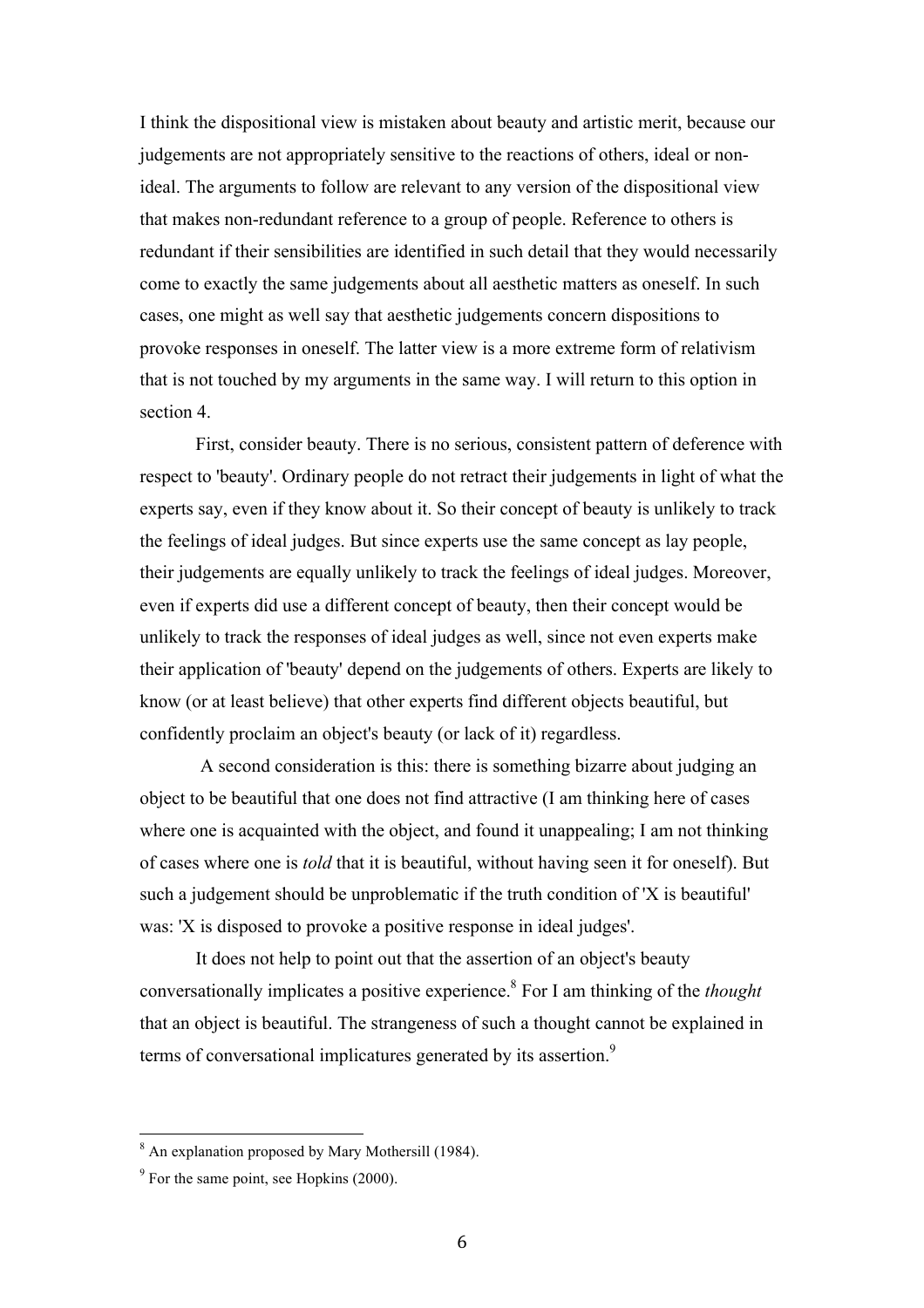One might try the following explanation: if one does not find an object beautiful, then that is evidence that ideal judges would not find it beautiful either. So it would be odd to judge it beautiful in the face of countervailing evidence.

But this is unconvincing. The evidence provided by one's own responses might be very weak, and one might know it to be weak, as would be the case if one knew that one's responses diverge from those whom one considers to be experts. In that case, one would consider oneself to have overwhelming evidence that ideal judges would find it beautiful. Yet it would still be odd to judge the object beautiful.

The foregoing considerations count heavily against the idea that 'X is beautiful' ascribes the property of being such as to cause a favourable response in ideal judges. But what about judgements of artistic merit?

It is more plausible that there is a pattern of deference when it comes to judgements of artistic merit, at least among non-experts. And there isn't as direct a connection between judging art to be good and having a positive response to it. For instance, Noël Carroll argues that what he likes and dislikes does not correspond to what he judges to be good or bad in art:

'I like horror novels. I enjoy staying up all night long reading them until the last demon is exorcised off the last page. Yet I don't think that any of the hundred or so horror novels that I've read in the last two years was good. I also read good novels in between gorging myself on pulp fiction. And I have no trouble seeing that a novel like William Golding's *Rites of Passage* is very good, miles above anything by Stephen King, a bad writer whose books I buy obsessively. I may enjoy King while judging him to be inferior to Golding as a writer.' (1984, p. 187)

Carroll also says that he judges some art to be good that he personally dislikes.

So my first two arguments are not obviously applicable in the case of artistic merit. But the dispositional view still faces difficulties, principally to do with the possibility of divergence.

Even Hume recognized that ideal judges need not have the same reactions to everything. He allowed that ideal judges might diverge in preferences due to age, personal predilection, and the time and culture in which they grew up. If judgements of artistic goodness are correct only if ideal judges would respond the same way, then

7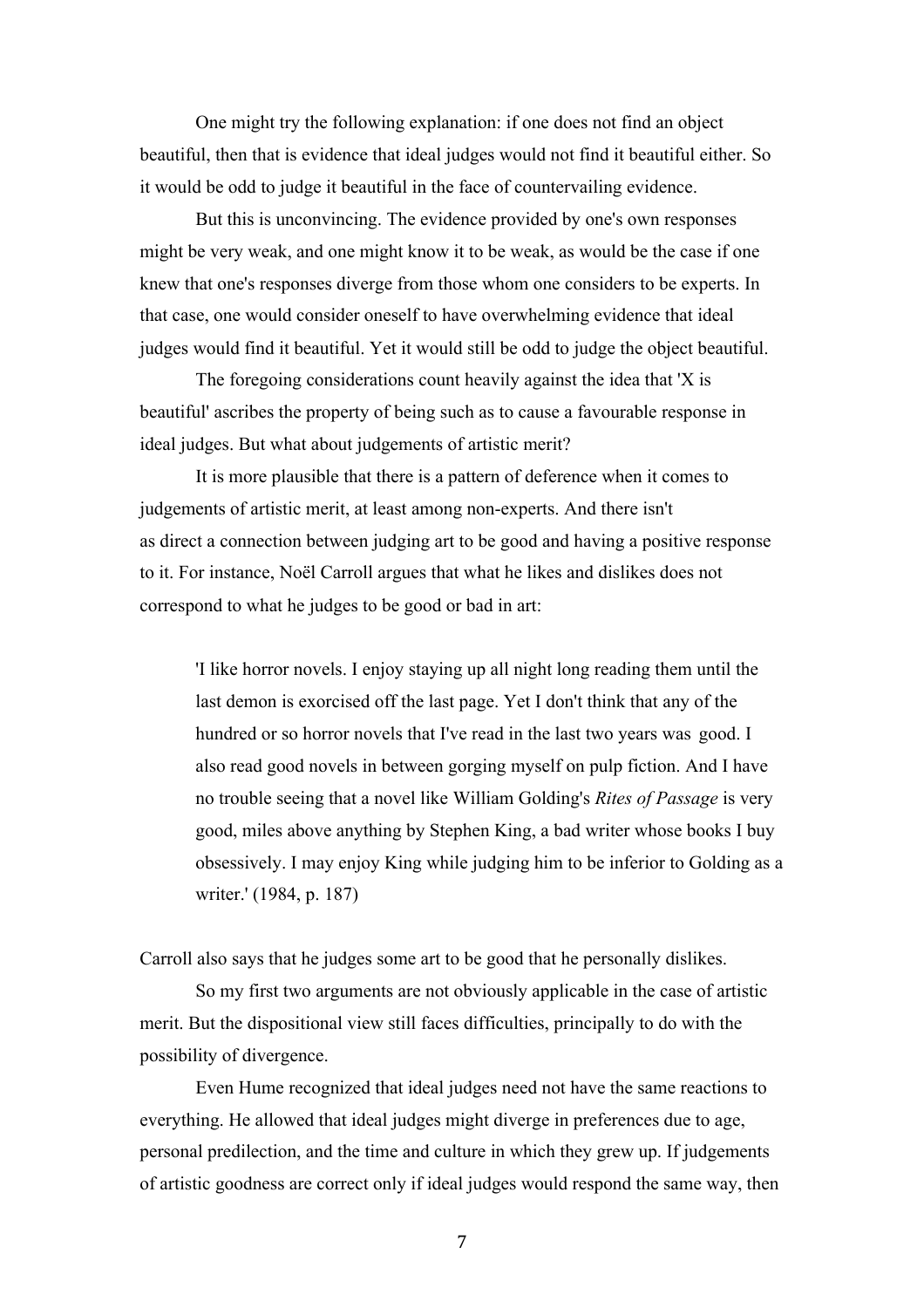such judgements must be incorrect when this is not the case. Hume appears to have thought that divergence among ideal judges would only affect comparative judgements of artistic merit like the following:

- (1) Shakespeare is better than Milton.
- (2) Bach is better than Mozart.

In these cases, it may be plausible that such judgements are false. Each artist has so many virtues that it may be wrong to rank one above the other.

But Hume was too optimistic about the extent to which divergence can occur. First, meeting the requirements on an ideal judge is conceptually and metaphysically compatible with different responses to any work of art. But secondly, the evidence from art criticism suggests that such divergence *actually occurs* with respect to judgements not at all similar to (1) and (2). For instance, some film critics praise *Boyhood*. Others consider it a failure.<sup>10</sup> Some critics rate Damien Hirst. Others think he is a charlatan. I could go on.

It is not as plausible to consider all these judgements false, unlike (1) and (2). More importantly, art critics don't *consider* all such judgements false, despite being aware of the fact that others don't agree with them. This makes it doubtful that their judgements track the joint verdict of ideal judges. In fact, the mere *possibility* of psychological divergence among ideal judges shows that they do not.

If one nevertheless wants to assign the property of being such as to cause a favourable response in ideal judges as the semantic value of 'artistically good', one would have to explain why the verdicts of actual critics do not track the Humean criteria. The obvious way to do this is to hypothesize that actual critics believe that those who disagree with them are not in fact ideal (either in the sense that they lack the required abilities or fail to exercise them properly).

In assessing this hypothesis, it is important to bear in mind that we are assuming that the notion of an ideal judge is not itself irreducibly normative: an ideal judge is not defined as someone who makes *correct* judgements of artistic merit. The

<sup>&</sup>lt;sup>10</sup> For a rare, but in my view correct, detractor, see Bob Cesca, "It's OK if You Didn't Like "Boyhood", and Here are Many Reasons Why', *Huffington Post* (Published online February 2015) <https://huffingtonpost.com/bob-cesca/its-okay-if-you-didnt-like-boyhood\_b\_6694772.html> accessed October 2017.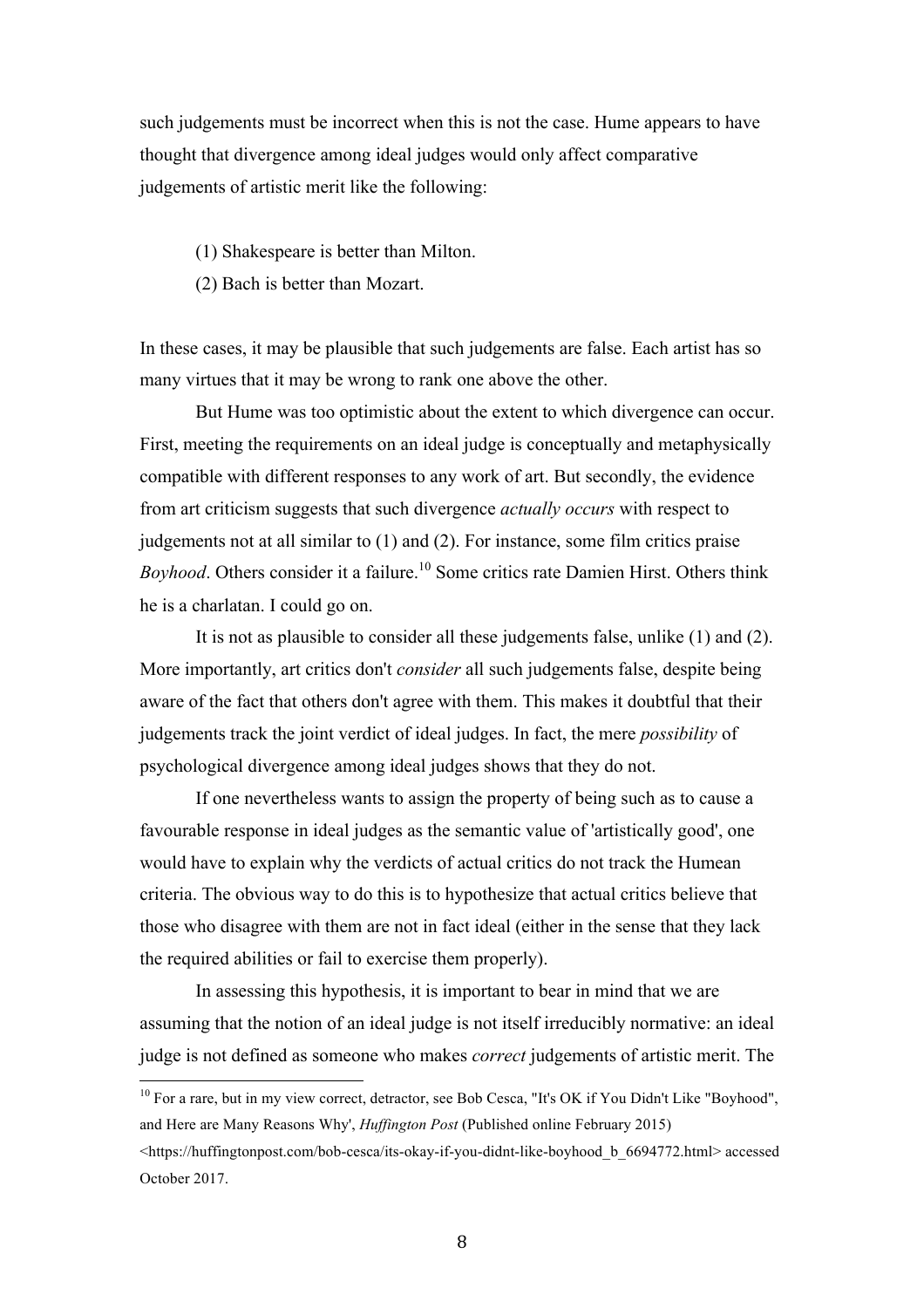notion is explicated in terms of various abilities, such as the ability to make fine discriminations in perceptual properties, the ability to determine genres, or the aims internal to a work. Do critics believe that anyone who meets these criteria responds the same way (at least with respect to issues that are unlike Shakespeare versus Milton)?

An implicit belief in sameness of response might result from a critic's experience with other experts. This is not because all critics in fact think alike, but because there is significant *overlap* in judgement. This might lead one to believe that dissenters on a particular issue must be failing in the exercise of their abilities.

But suppose it became apparent that divergent judgements did not result from a failure to discriminate between perceptual properties, or a failure of classification into genres, or a failure to pick up on the content of the work. Would that make art critics inclined to retract their verdict?<sup>11</sup> I suspect it wouldn't. If so, then this is evidence that divergences between actual critical judgements and the verdicts of ideal critics cannot be explained by an implicit belief that dissenters are not in fact ideal.

Although whether critics would retract their judgement is (or seems to be) an empirical question, it can be made plausible that they would not, or in any case that such retraction would not be explained in a way congenial to the dispositional view. For suppose that you yourself judge a work to be bad, but that your friends think highly of it. The fact that others do respond in different ways may indeed make one doubt one's verdict. But this is best explained by uncertainty about having missed some feature that would justify a different verdict. The evidence that could change your mind is not evidence *that people in fact respond in different ways*. You are looking for features of the work that you may have failed to notice or appreciate. If you became aware of those features, but failed to see them as sufficient, it would be reasonable for you to retain your judgement.<sup>12</sup> But all of this is true for critics too. They would not consider the verdict or reactions of other critics *by itself* good evidence for an aesthetic judgement. Rather, they would consider *whatever these reactions are based on* as potential evidence. This is in tension with the idea that

 $11$  I am here assuming that the information about divergence does not throw doubt onto these critics' own exercise of their abilities.

 $12$  It might, theoretically, be the case that taking them to be sufficient itself consists in a belief that ideal judges would take them to be such, but this does not appear to be the best interpretation in light of the same considerations as I adduced above.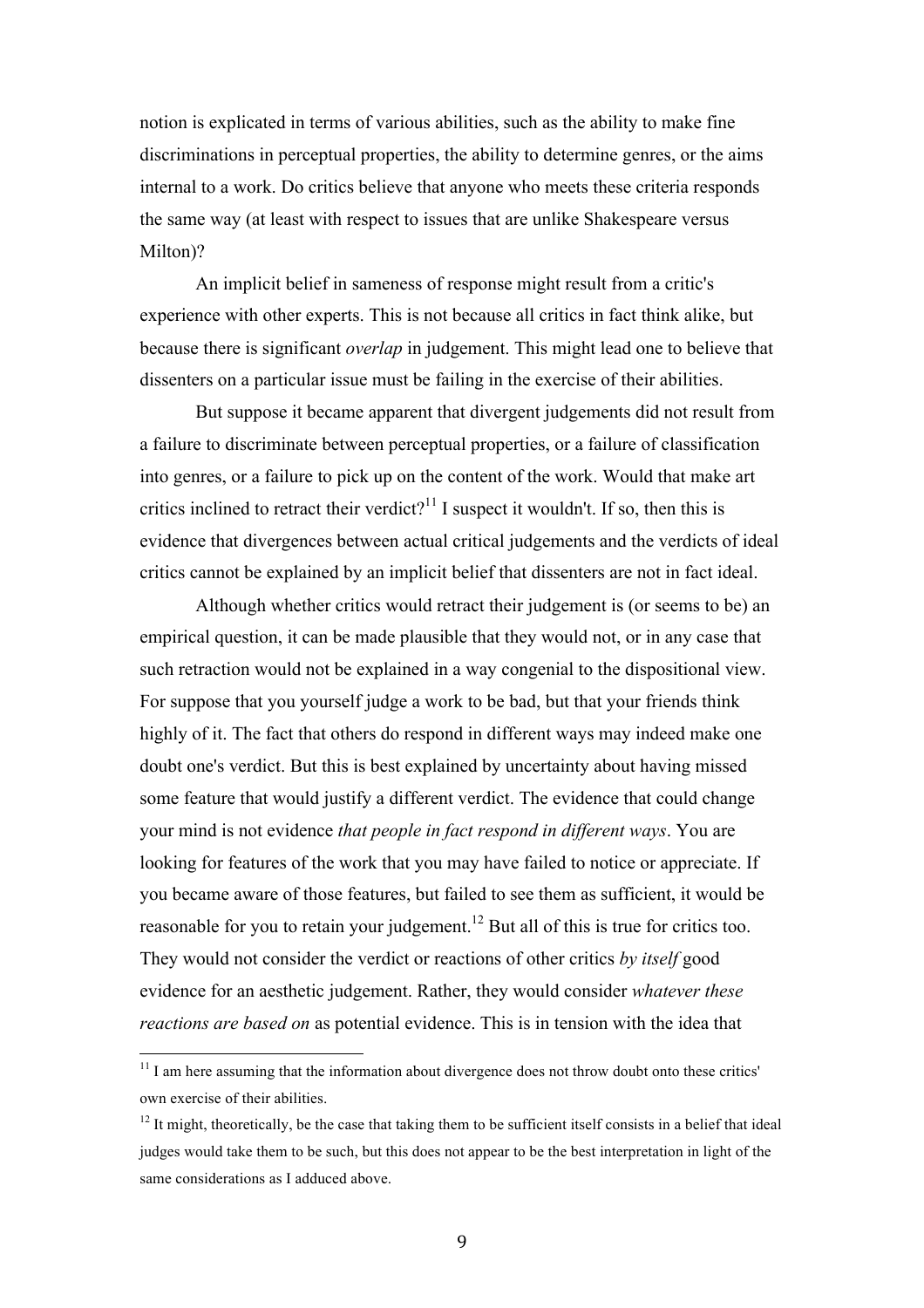judgements of merit are beliefs about whether an object has properties that elicit certain responses in ideal people. For that would make the very fact that people respond in certain ways relevant evidence for a judgement about merit.<sup>13, 14</sup>

Some subsidiary considerations strengthen this conclusion. First, I've already argued that beauty is not the property of being such as to elicit a positive response from ideal judges. But some judgements of artistic merit are largely based on experiences of beauty. If beauty is the main good-maker of a work of art, but such judgements do not track the reactions of ideal judges, then it would be odd if judgements of goodness based on beauty *did* track them.

Secondly, saying that a work of art is good does not appear to be the same as saying that it is such that certain people would respond to it a certain way. It seems to be an *evaluation* of the work, not a description of psychological facts. It is not difficult to imagine situations in which people do respond to some work, yet believe that they ought not. Although these considerations are not decisive, it adds to the evidence against the dispositional view.

## **4. What's left?**

The foregoing does not mean that Hume was wrong to suggest that judgements of beauty and artistic merit are subject to the standards that he specifies. We don't take seriously negative appraisals of a work based on jealously towards the artist; if a person fails to understand a work's internal aims, we would consider her judgement

<sup>&</sup>lt;sup>13</sup> So I concur with Zangwill here: 'Perhaps it is true that we are disposed to respond in certain ways to aesthetic features. But we take our responses to be *warranted*—and we take them to be warranted in virtue of the aesthetic features that we experience. Even if it is true that ideal critics *necessarily* come to know a thing's aesthetic properties (or else they are not ideal), that would not be part of what being an aesthetic property *consists in.*' (2001, p. 203) However, I think that the "rigidified hedonic responsedependent account" of beauty that Zangwill discusses in (2000) falls to very similar arguments (although Zangwill does not endorse this view, he seems quite sympathetic).

 $14$  This argument also counts against a relativized version of ideal observer theory, as defended by Goldman (1995). Goldman takes aesthetic properties to consist in dispositions to produce various responses in ideal observers *who belong to certain groups* (presumably groups consisting of people similar to oneself). This is still in tension with the fact that we do not consider people's responses as *direct* evidence for positive aesthetic judgements. For such responses are direct evidence for the claim that an artwork has the relevant dispositional property.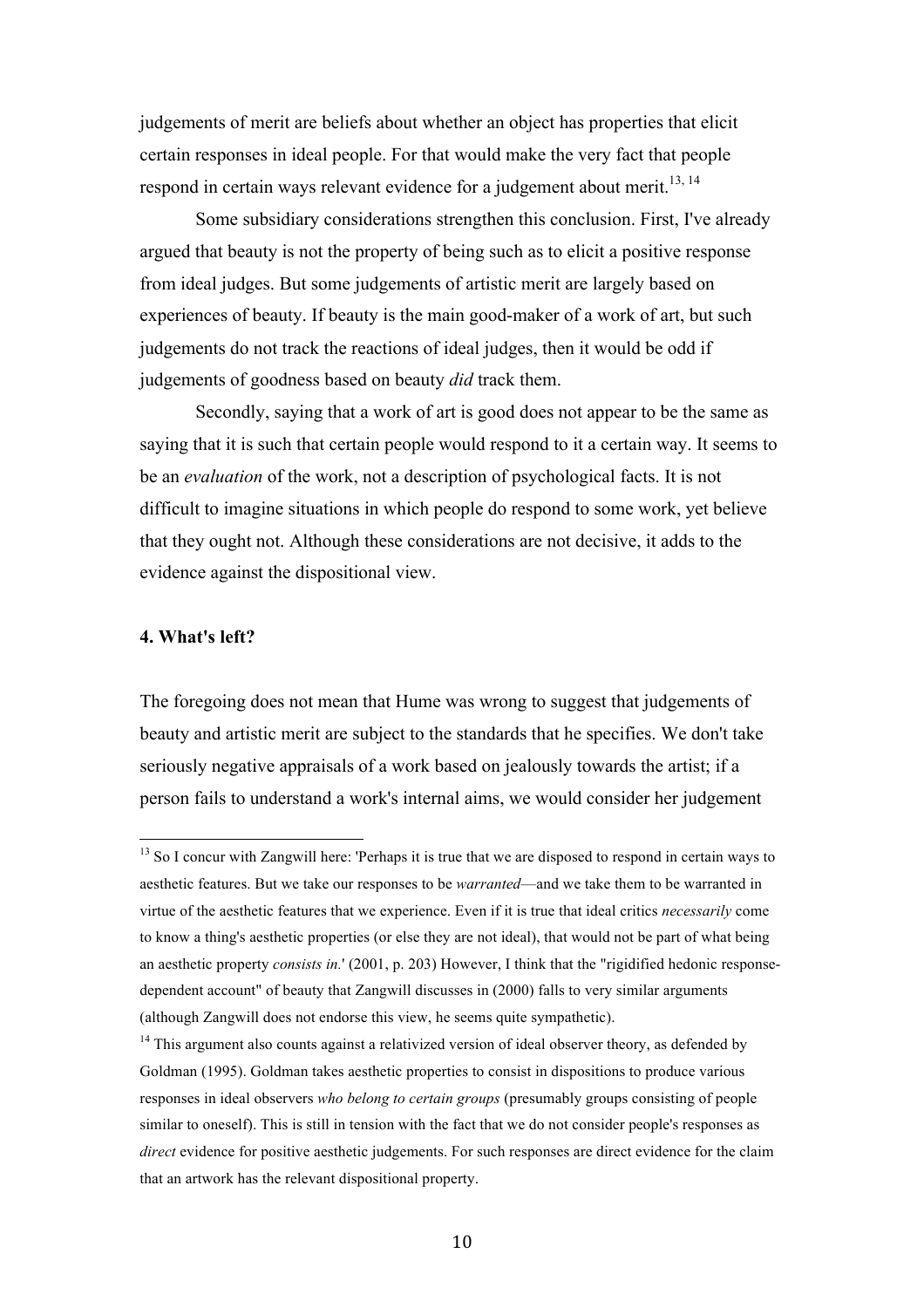unreliable (etc.). What is wrong with the dispositional view are not the criteria, but its identification of beauty and merit with dispositional properties to produce responses in people who meet them.

So where does this leave us? There are at least three remaining theories. The first is noncognitivism. According to this view, judgements of beauty and artistic merit are not beliefs about the instantiation of properties in the first place. The second is a form of relativism according to which aesthetic judgements are true iff they are in accordance with the speaker's standards.<sup>15</sup> The third view holds that aesthetic judgements ascribe mind-independent properties to art.<sup>16</sup>

Of course, one of the difficulties raised for the dispositional view also applies to the idea that beauty is mind-independent. This concerns the oddity of judging a work beautiful that one personally dislikes.<sup>17</sup> If one nevertheless wants to defend a mind-independent conception of beauty, one has to show that this aspect of judgements of beauty is strongly counterbalanced by other features, such that the best overall account favours independence of the mind.<sup>18</sup> Let us assume that this is

<sup>16</sup> This view is rarely explicitly defended. Perhaps Zemach (1991) is a proponent.

<sup>&</sup>lt;sup>15</sup> This view is often called 'indexical contextualism'. You might think this theory is also ruled out by the fact that we don't treat facts about responses as direct evidence for aesthetic judgements. But I don't think that is clear-cut. If one's own standards rate artworks for having various non-aesthetic properties, then the only way of finding out whether an artwork meet one's own standards is by acquiring information about the work of art, not one's responses to it (which might not stand up to one's own scrutiny). This would explain why only facts about the artwork count as evidence *from one's own perspective*. It does not, of course, explain why we don't treat the reactions of others as evidence that *their* judgements are true. One would have to look elsewhere for an explanation of that phenomenon (perhaps Björnsson & Finlay 2010 helps).

 $17$  Louise Hanson (2018) thinks that 'X is beautiful, but I don't like it' is not akin to a Moorean paradox. I think it is. The sense that can be made of such a statement depends on the fact that one can like and dislike an object for many different reasons. But if the features in virtue of which one judges an object to be beautiful are exactly those in virtue of which one dislikes it, then the statement is paradoxical (possibly even contradictory).

<sup>&</sup>lt;sup>18</sup> As Louise Hanson (2018) points out, there is also something odd about saying 'X is wrong, but I do not disapprove of it'. Despite this, many metaethicists defend the mind-independence of moral properties. They may succeed, provided they can show that this aspect of moral judgements is counterbalanced by aspects that suggest mind-independence, and that have to be retained in the best systematic view of the nature of such judgements. An explanation of the apparent strangeness would also be important.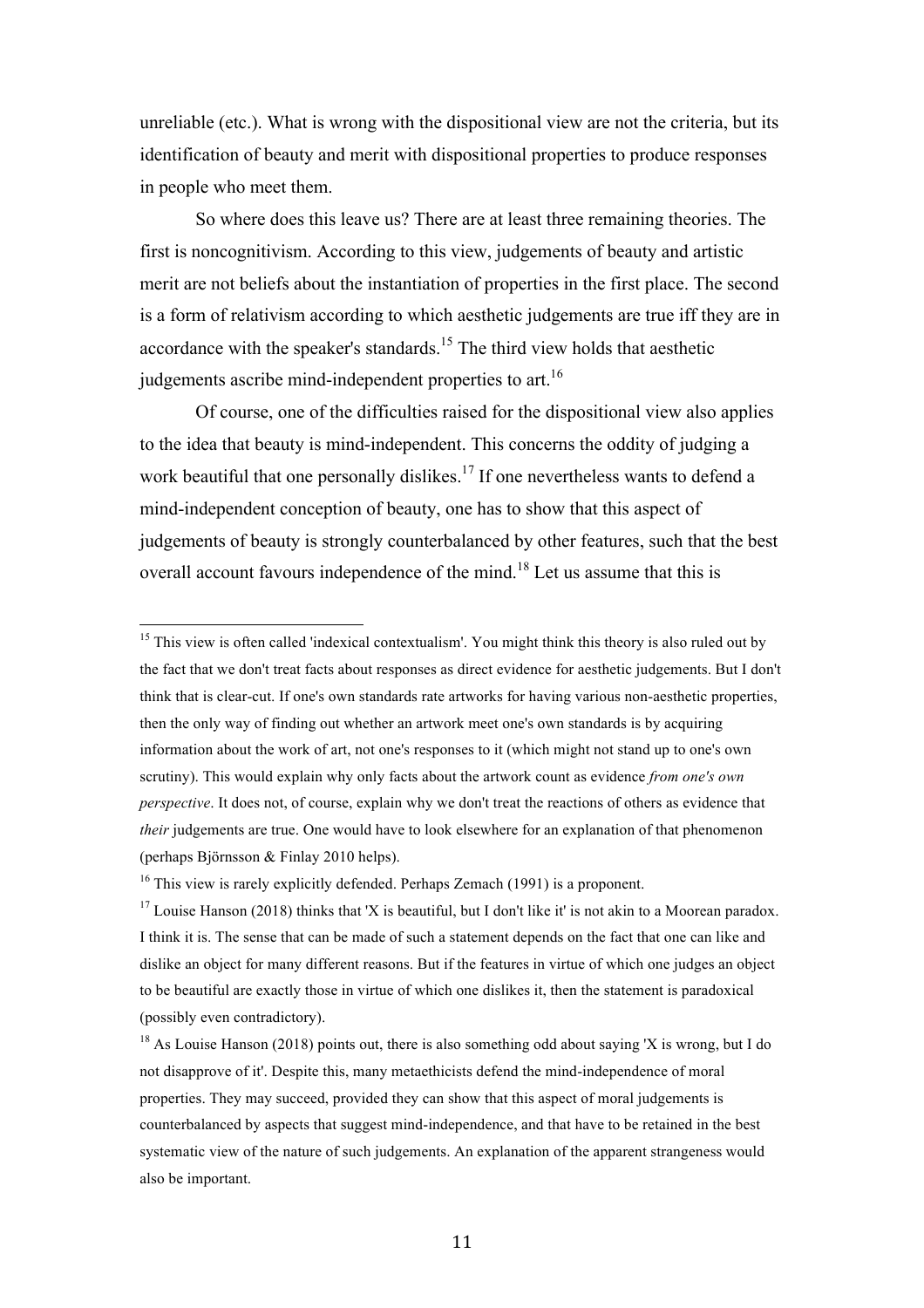possible. But even if it is not, the difficulty is not obviously applicable to judgements of artistic merit (one does not have to find a work beautiful to judge it good). So a mind-independent theory belongs to the possibilities here.

Unfortunately, space does not permit me to assess noncognitivism. I will assume that it is false.<sup>19</sup> This leaves us with relativism and mind-independence. In the next section, I show how to motivate the view that beauty and artistic merit are mindindependent properties. If this motivation is convincing (which I ultimately doubt at least in the case of beauty), it opens the door to companions-in-guilt arguments relating moral to aesthetic judgements. These will be examined in the final section.

## **5. Motivating mind-independence**

Some aestheticians believe that aesthetic experience has an objectivist phenomenology.<sup>20</sup> Take the following passage from Zangwill (2000):

> 'common sense (folk aesthetics) does not represent aesthetic properties as depending on our actual hedonic reactions. Intuitively aesthetic properties depend on a thing's physical and sensory properties, and maybe on its context as well, but not on our actual pleasures or displeasures [...] Those who fail to appreciate the Alhambra are not just different but defective. ' (2000, p. 616)

Zangwill makes two points here. The first point is that aesthetic properties would appear to us as independent of our actual states of pleasure and displeasure. The other is that we would not be tolerant of divergent judgements of beauty (elegance, etc.). What he means by this is that we would not just refrain from calling

<sup>&</sup>lt;sup>19</sup> If one wants to argue against noncognitivism in aesthetics, one could apply the standard objections to noncognitivism about moral judgements to aesthetic judgements (principally the Frege-Geach problem and the problem of certitude).

 $20$  A view famously held by Immanuel Kant with respect to beauty (although the sense in which he took the phenomenology to be objective was more to do with universality than mind-independence), and endorsed by Zangwill (2000) and Kivy (2015), among others.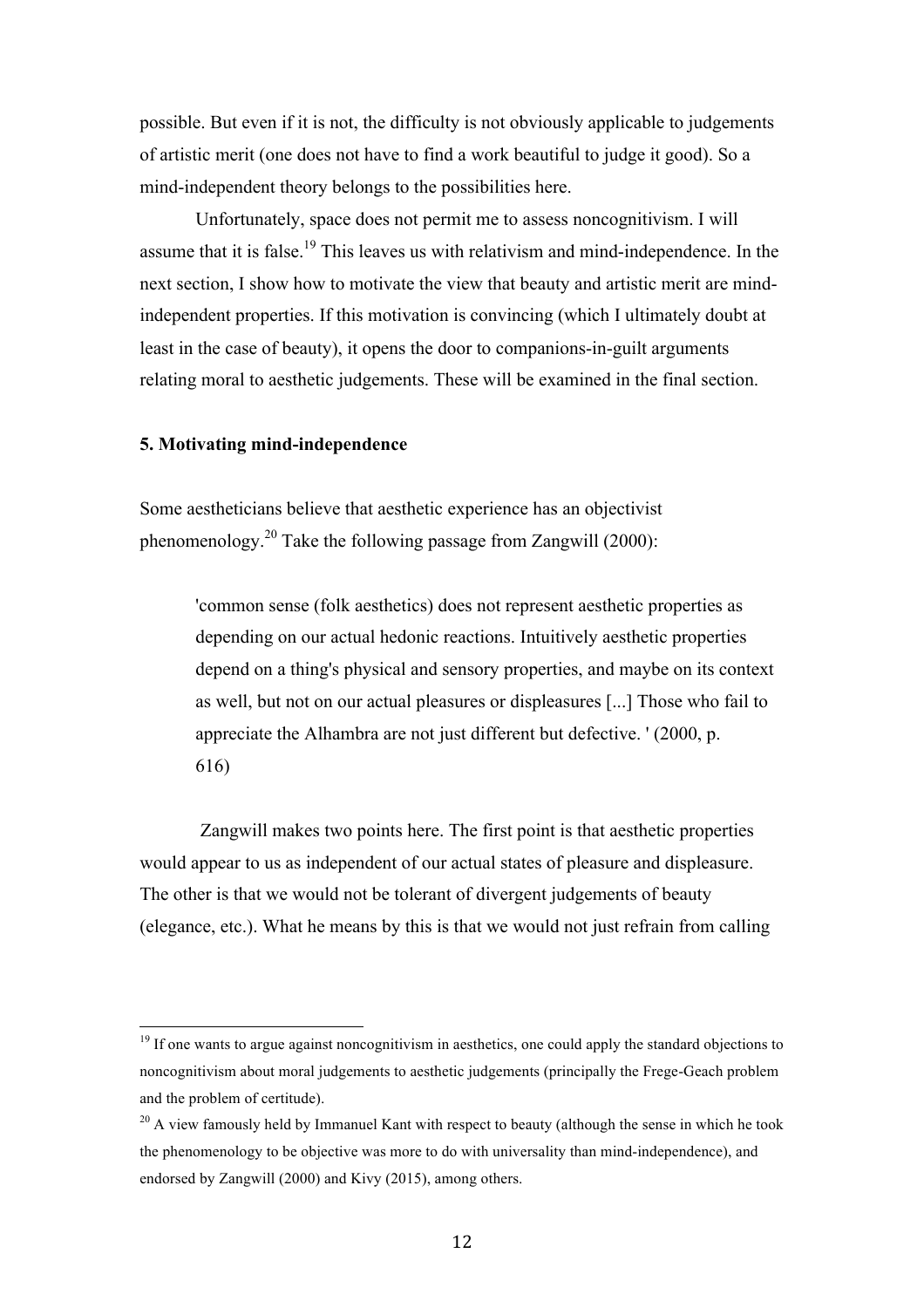divergent judgements of beauty true,<sup>21</sup> but also that we take people who make them to be *mistaken* (which presupposes that our respective judgements concern the same subject matter).

Interestingly, these are exactly the kinds of observations that push some metaethicists away from relativism and in the direction of mind-independent conceptions of moral properties. Take the view that moral judgements are true in virtue of the speaker's standards (as in Wong 1984, Finlay 2014). Such views are often rejected because they would be in tension with the way we evaluate the truth of moral statements (e.g. Brogaard 2008, Parfit 2011). For suppose that John says:

(1) Surrogate motherhood is wrong.

If John's statement is true in virtue of his standards, and his standards forbid surrogacy, then his statement is true. But Bahati, whose standards allow it, would not *judge* it to be true even if she knows that John's standards condemn it. So the way in which Bahati and others who reject John's standards evaluate the truth of moral assertions does not seem to match the relativist theory about their truth conditions.

A closely related problem is that of disagreement. Suppose, again, that John says (1), and Bahati says

(2) Surrogate motherhood is not wrong.

If John's statement is true in virtue of his standards, and Bahati's statement is true in virtue of hers, then what John and Bahati say can be simultaneously true. As a result, they do not really disagree with each other. John's claim concerns what is required by his standards, while Bahati's claim concerns what is required by hers. Yet it seems as if John and Bahati disagree about the same issue.<sup>22</sup>

 $21$  Which may be the case also for statements like 'Vegemite is tasty', if we dislike it ourselves.

Nevertheless, we may not believe that when two people make divergent judgements about tastiness, at least one of them is making a mistake.

<sup>&</sup>lt;sup>22</sup> This point is sometimes thought to count equally against new wave relativism, according to which a moral proposition is true iff it is in accordance with the standards of an *assessor* of the proposition. For a statement of the view, see MacFarlane (2007); for the criticism in terms of disagreement, see Francén (2010).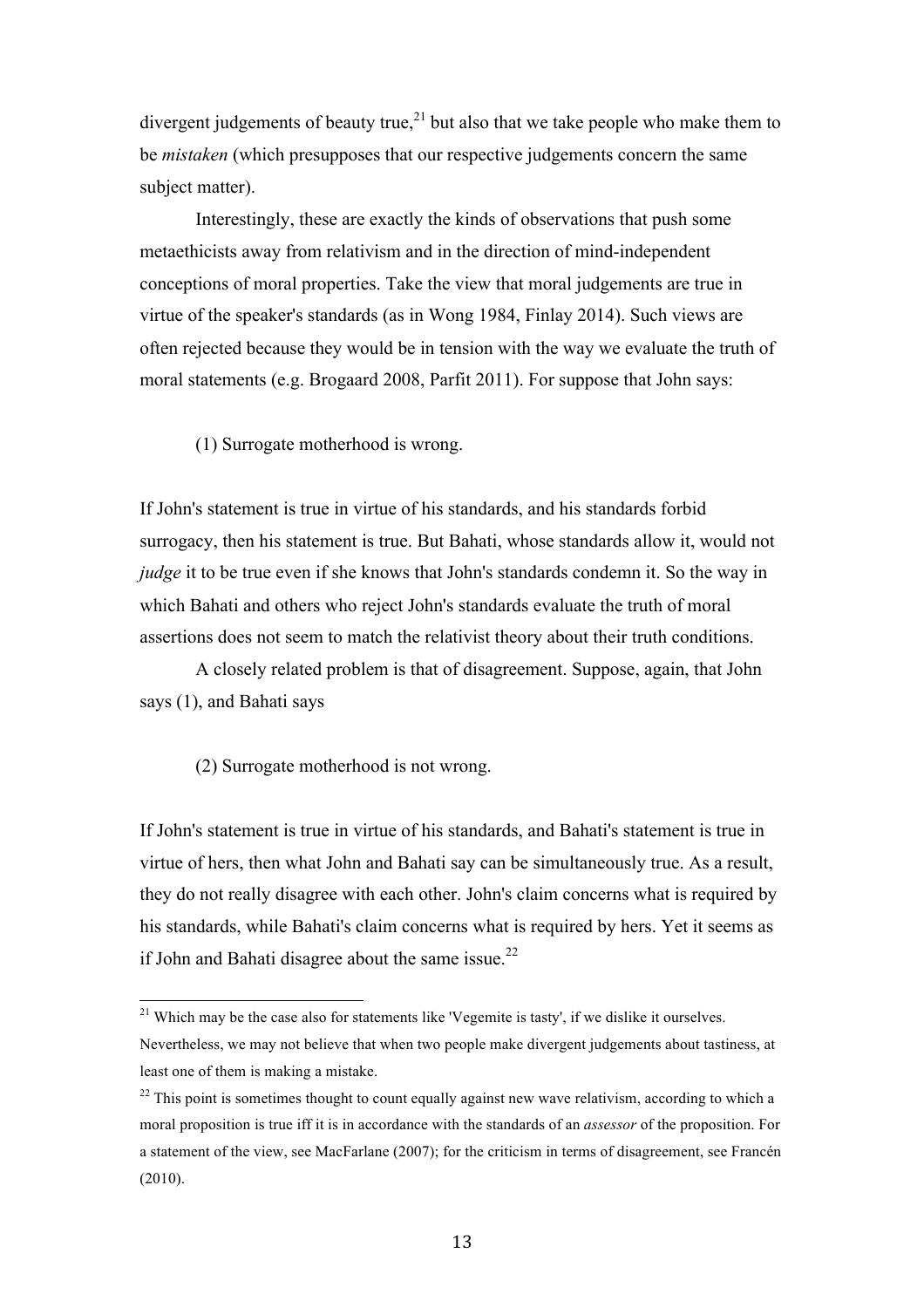But even if relativists can give credible explanations of patterns of truth evaluation and the sense of disagreement, proponents of mind-independence will stress phenomenology. They will say that it doesn't *seem* as if moral truths depend on contingent standards, and that it *seems* as if people who make divergent moral judgements are not just speaking falsely but making a *mistake*. <sup>23</sup> And they would say that such impressions are best explained by the hypothesis that moral judgements ascribe mind-independent properties.

If Zangwill is right, then the same considerations apply to aesthetic judgements. For in that case,

(1) we do not evaluate other people's aesthetic assertions as if they are true insofar as they conform to the speaker's standards, (2) we believe that speakers who make divergent judgements about aesthetic properties disagree about the same subject matter, (3) we believe that if two people make divergent judgements about aesthetic properties, then at least one of them is making a mistake, and (4) we experience aesthetic properties as if they are independent of our contingent standards and responses.

These considerations would appear to favour a mind-independent understanding of aesthetic properties.

Of course, mind-independent is not the same as irreducible, and irreducible is not the same as non-natural (being water is mind-independent, but nevertheless reducible to other properties, which are also natural). But there are reasons to think that mind-independent aesthetic properties would have to be non-natural.<sup>24</sup>

First, Nick Zangwill (2000) argues that sensory properties are non-rigidly mind-dependent.<sup>25</sup> and that aesthetic properties depend on sensory properties. If he is

<sup>&</sup>lt;sup>23</sup> For considerations of this sort, see Mackie (1977), Joyce (2001), Cuneo (2007), Enoch (2011), Parfit (2011), Olson (2014), Streumer (2017), and many others. In the case of morals, the point is often made in terms of an inescapable *authority* that moral facts or standards appear to have.

 $^{24}$  Although there are also reasons to think that they would not. Zangwill (2000) appeals to the apparent causal role ascribed to aesthetic properties in ordinary thought. One of these roles is perception.

 $25$  This means that whether something is red is not uniquely tied to the actual constitution of human beings. Zangwill's argument for this thesis is as follows: suppose there were Martians with an inverted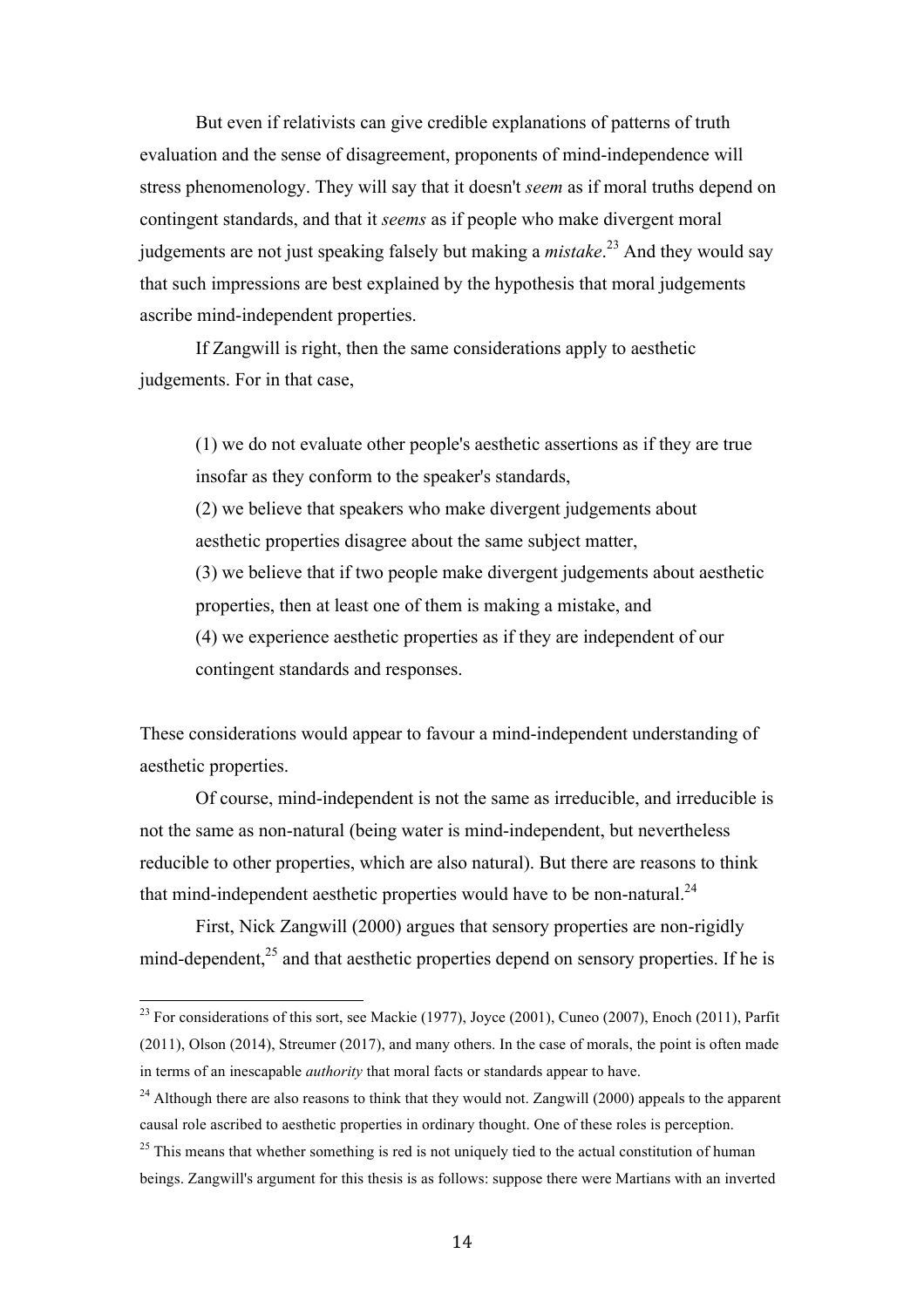right, then aesthetic properties supervene on such things as appearances, which are by definition mind-dependent. If one wants to identify aesthetic properties with mind*in*dependent properties, then they would have to supervene on appearances. But what natural yet mind-independent property might supervene on appearances and reasonably be identified with aesthetic properties?

Secondly, any plausible mechanism that could tie our aesthetic concepts to natural properties would probably lead to relativism, understood as the idea that different communities (or even different people) refer to different properties with their use of 'beautiful' and 'artistic merit'. Take causal theories of reference. Such theories maintain that the reference of a term is determined by that which causally regulates the concept. What this means is that if one group systematically tokens the concept of beauty in response to certain features, but another systematically tokens the concept in response to others, then their concepts refer to different properties (Horgan & Timmons 1991). But this contradicts theses (2) and (3) above. So if these theses support mind-independence, then they also support a non-causal theory. Similar conclusions are likely to hold for other ways of determining a natural referent.<sup>26</sup>

A third reason to suspect that mind-independent aesthetic properties would have to be non-natural is that there is unlikely to be any relatively unified property that counts as natural and could be identified with aesthetic properties. The supervenience base of aesthetic properties is extremely diverse (especially when it comes to beauty and artistic merit). Anything that binds them together is likely to consist in effects they have on our minds. But if aesthetic properties are *in*dependent of our minds (and so cannot consist in dispositions to produce such effects), then our only option is to identify them with a huge disjunction of non-relational properties. Such a disjunction may be too disunified to count as the referent of our concepts.<sup>27</sup>

<u> 1989 - Johann Stein, fransk politik (d. 1989)</u>

colour spectrum relative to our own. The experience they have when confronted with tomatoes is qualitatively indistinguishable from the experience we have when confronted with grass. Would we consider the Martians' judgements as mistaken? Zangwill thinks that we would not. This means that colours cannot consist of dispositions to produce sensory experiences *in creatures like us*.

<sup>&</sup>lt;sup>26</sup> One way to ensure the same referent for all speakers is to claim that there are many conceptual truths relating beauty and artistic merit to non-aesthetic features. But this is deeply implausible.

<sup>&</sup>lt;sup>27</sup> This last consideration is not decisive. There might be something unified about the *concept* of beauty and artistic merit, which can nevertheless explain why its referent is disunified.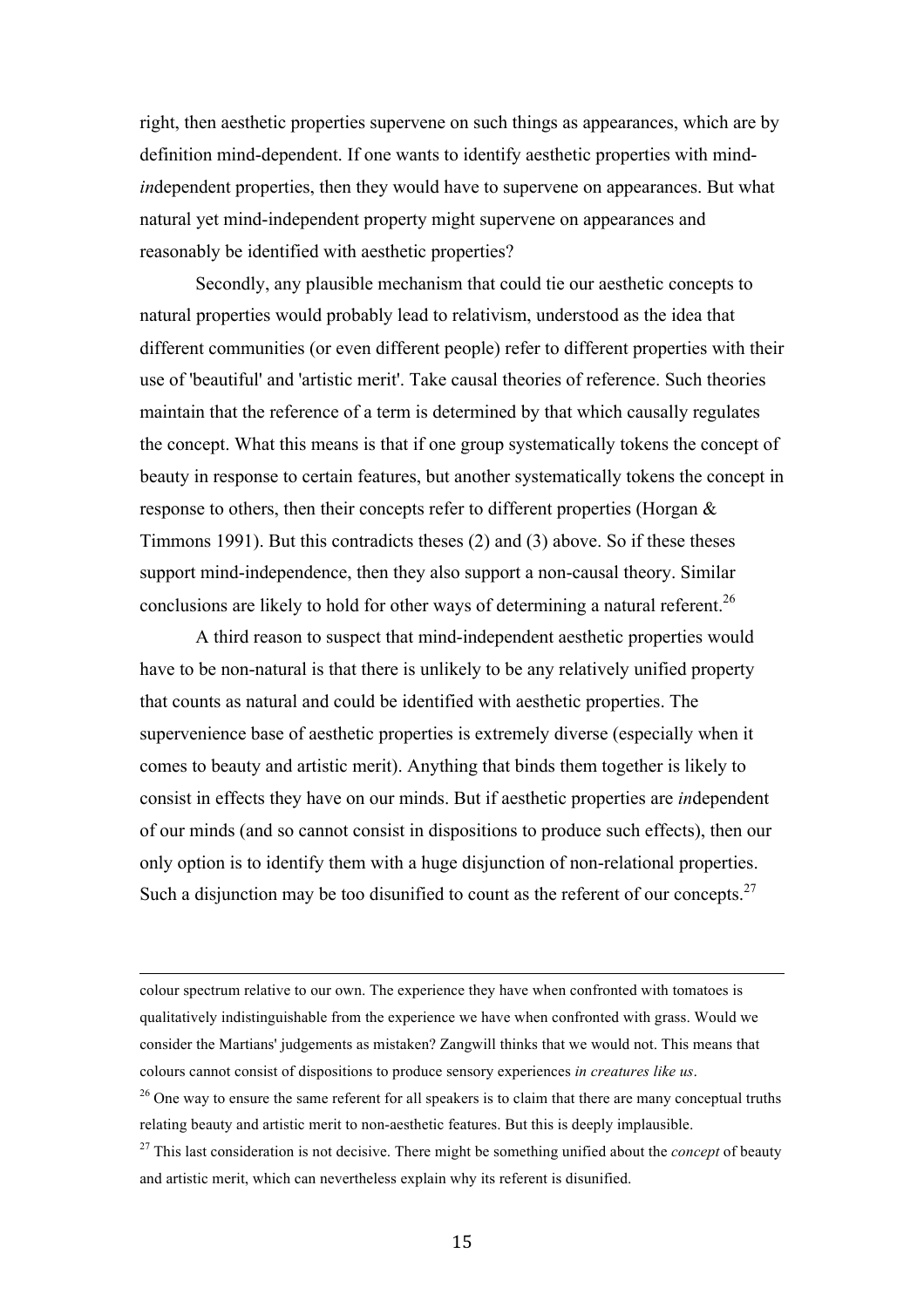Although the foregoing considerations are not decisive, they are certainly suggestive. If Zangwill is right about the phenomenology of aesthetic judgement, nonnaturalism in aesthetics might well be plausible (I will return to this below). In the final section, I will discuss whether this conception of beauty and artistic merit gives rise to companions-in-guilt arguments relating moral to aesthetic judgement.

## **6. Companions-in-guilt arguments**

A common type of companions-in-guilt argument (CGA) aims at showing that we should not reject the existence of some entity on the basis of an allegedly problematic feature, because the same feature is had by some other entity whose existence we are justified in accepting.<sup>28</sup> We might understand such arguments as attempts to undermine the epistemic significance of the consideration used to support a negative existential judgement. Their force depends, among other things, on the existence of independent reason to accept the existence of the entity that shares the allegedly problematic feature.

But other CGAs are possible. If there is no independent reason to accept the existence of the entity that shares the problematic feature, then one might argue in the other direction, and claim that since the problematic feature warrants a negative existential judgement about X, it also warrants a negative existential judgement about Y.

If beauty and artistic merit are indeed non-natural, mind-independent features, then both types of CGA are on the table. If there is something problematic about nonnatural, mind-independent *moral* value, then beauty and artistic merit share in the problem (at least insofar as it boils down to the non-natural and mind-independent nature of that value, rather than its moral status). But perhaps this shows that we should lower our suspicion of mind-independent value, if there is some independent reason to think that beauty and good art exist.

Suppose one wants to argue for the latter claim. One way to do this is to say that one can simply *see* that certain things are beautiful, and that it would be costly to deny the veridicality of these apparent perceptions (notice that an analogous argument

 $28$  For an in-depth discussion of different types of companions-in-guilt arguments, see Lillehammer (2007).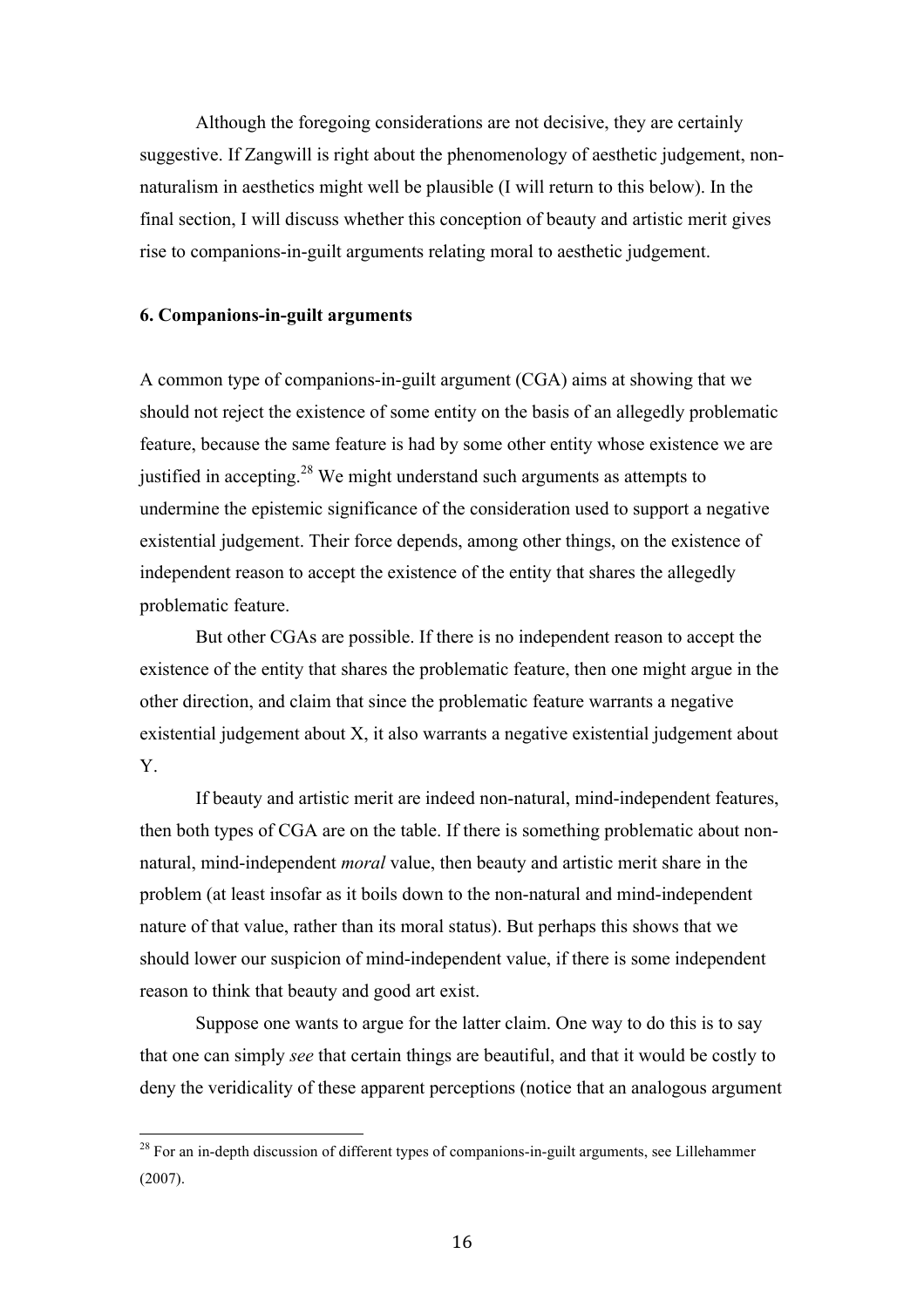is not as convincing for goodness in art, since judgements about that are more likely inferential).

One problem for this reasoning is that it is unclear *how* one could perceive non-natural properties in the first place. After all, they are often thought to lack a causal role. A second problem is that we may be able to give plausible explanations of the apparent perception of beauty in ways that do not require us to postulate minindependent beauty. For instance, Kant (2013) thought that the disinterested nature of the pleasure that grounds a judgement of beauty plays an important role in explaining why it appears to be warranted by the object, rather than dependent on contingent features of our psychology.<sup>29</sup>

However, when it comes to explaining why beauty appears to be objective, one might say that the burden of proof is on the skeptic. Such a skeptic does not have the same resources available as skeptics about mind-independent moral properties. For instance, some philosophers think it was evolutionarily useful for humans to conceive of moral rules as imbued with a special authority (Joyce 2001, Olson 2014). But even if it was evolutionarily useful to have a sense of beauty, it is not clear why this sense would come with an objectivist phenomenology.<sup>30</sup> So perhaps the task is not so easy.

One might also say that it would be absurd to conclude that nothing is beautiful, even apart from considerations about what explains the sense that beauty is mind-independent. This would be a kind of Moorean argument for aesthetic realism. Jonas Olson (2014, chaper 7) develops such an argument on behalf of the moral realist. The argument has only one premise, and goes as follows:

- (1) It is a fact that torturing babies for fun is wrong.
- (2) So, there is at least one moral fact.

<sup>&</sup>lt;sup>29</sup> By 'disinterested', Kant means that the pleasure does not result from the fact that the existence of the beautiful object serves the satisfaction of our desires.

<sup>&</sup>lt;sup>30</sup> An option might be to relate the development of a sense of beauty to the use of seeing certain features as objectively valuable (e.g. features that are conducive to health). Thanks to Wessel van Dommelen for this suggestion. Another possibility is to relate the development of a sense of beauty to practices that sustain a sense of community. Perhaps that is somehow furthered by the impression that certain artefacts or rites are objectively beautiful. This is of course highly speculative and not initially as promising as evolutionary explanations of the belief that morality is objective.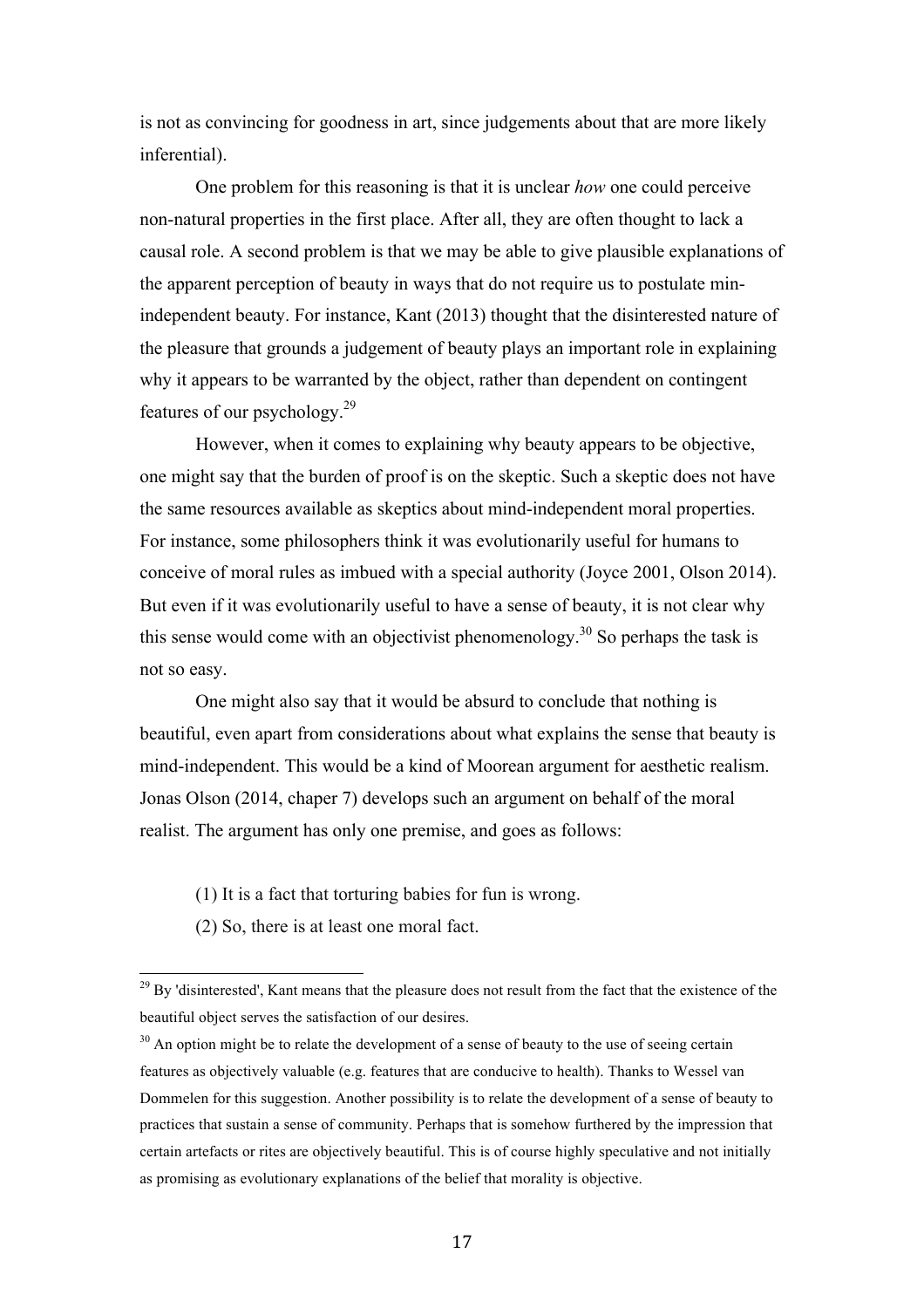The idea behind this argument is that it is not clearly more plausible that there are no moral facts than that torturing babies for fun is wrong. Since, by hypothesis, the truth of (1) requires the existence of mind-independent moral facts, we have reason to accept at least one mind-independent moral fact.

Realists about mind-independent beauty might argue in a similar fashion. They might say:

- (1\*) It is a fact that Monument Valley is beautiful.
- (2\*) So, there is at least one aesthetic fact.

Again, the idea would be that premise  $(1^*)$  is much more plausible than whatever leads to skepticism about the existence of mind-independent value.

Olson ultimately rejects the Moorean argument because there would be plausible explanations of our moral thought and discourse that do not appeal to moral facts. Such explanations crucially involve evolutionary tales about the benefits of beliefs in objective moral facts. But if such debunking explanations are not forthcoming in the case of beauty, the Moorean argument has more force in the aesthetic case.<sup>31</sup> If so, then one can run a CGA relating moral to aesthetic value as follows:

## **Companions-in-Guilt Argument 1**

P1. Beauty is a mind-independent, non-natural value.

P1. We have good (Moorean) reason to think that beauty exists.

C1. So, we have good reason to think that at least one mind-independent, non-natural value exists.

P4. Since we have good reason to think that at least one mind-independent, nonnatural value exists, we have no general reason to think that mind-independent, nonnatural values are ontologically suspect.

<sup>&</sup>lt;sup>31</sup> Perhaps debunkers can argue that aesthetic judgements are an outgrowth of a more general capacity for normative or evaluative judgements, which capacity also explains why moral requirements seem objective. Thanks to Bart Streumer for this suggestion.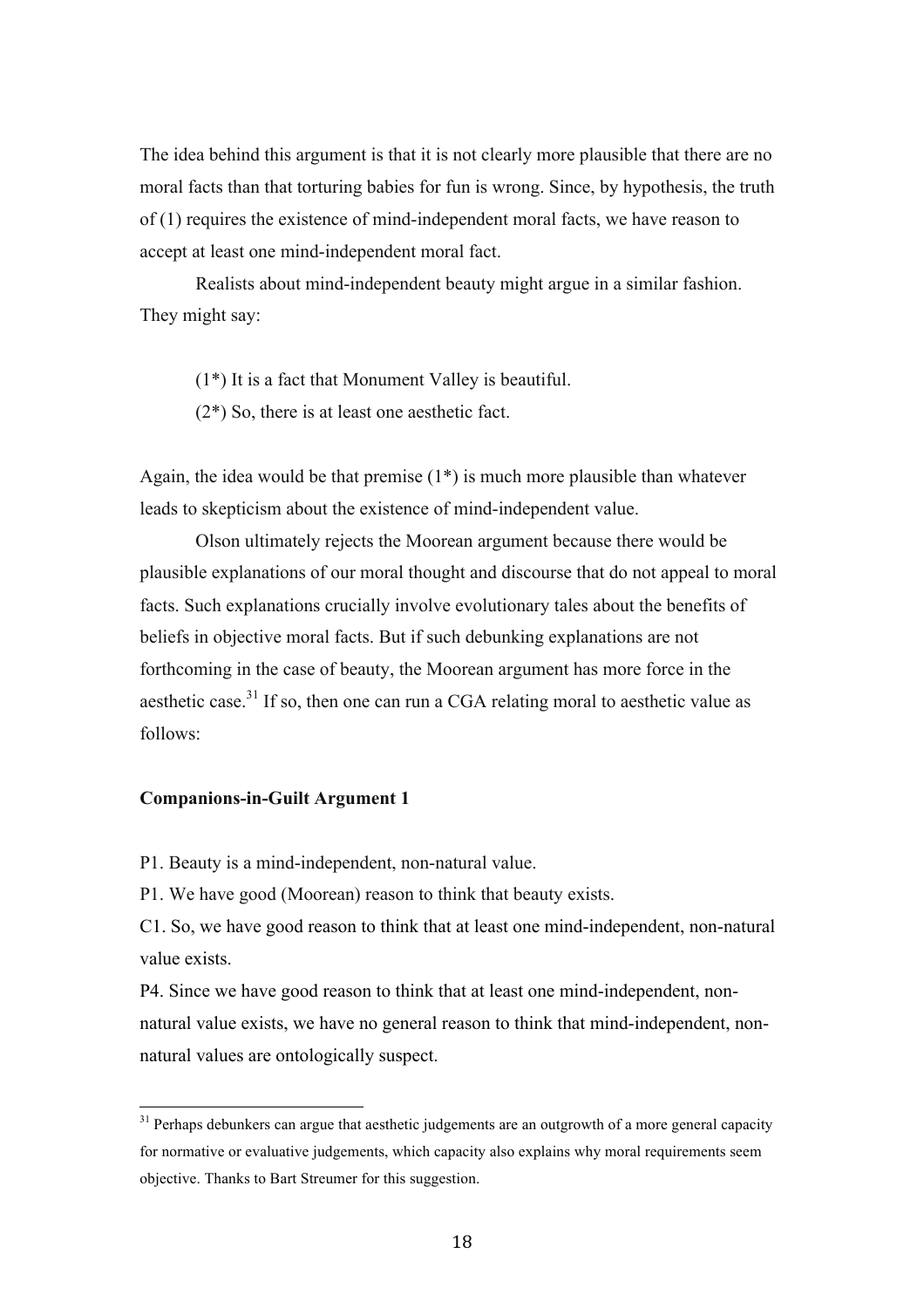C4. So, we have no general reason to think that mind-independent, non-natural moral values are ontologically suspect.

This argument's plausibility depends on a number of assumptions. In particular, it depends on the assumption that we have good reason to think that beauty is mind-independent, and the assumption that the best explanation of the impression that beauty is objective is that we actually perceive (or intuit) mind-independent beauty. I have my doubts about the first assumption, and will return to this below.

CGA1 tries to undermine the fact that moral values would have to be mindindependent and non-natural in kind as a reason to reject their existence. It does not specifically target the fact that moral facts would involve categorical reasons. Most extant CGA's in metaethics do have this target. With respect to categorical reasons, companions in guilt have so far been sought in epistemic and prudential normativity (for examples of the former, see Shafer-Landau 2006, Cuneo 2007 and Rowland forthcoming; for an example of the latter, see Fletcher 2018). But what about aesthetics? If we suppose that beauty and artistic merit are mind-independent and non-natural in kind, might they provide categorical reasons?

I'll start with artistic merit. As Louise Hanson (2017) has argued, the kind of goodness involved in judgements to the effect that something is *a good artwork* is plausibly *attributive goodness*, or goodness *qua* member of its kind. If so, then it may seem doubtful that judgements about artistic goodness entail judgements about categorical reasons. After all, the fact that something is a good K (knife, house, gun, torture-method) does not in general entail that you have reason to do anything, let alone categorical reason.

The fact that something is a good K *might*, of course, give you a reason to do something, but only because that fact explains why it is (in some way) good *simpliciter*<sup>32</sup>, or because there are valid normative principles that require you to do something involving good Ks. But such further facts about good Ks are unlikely to follow from the *concept* 'good qua member of its kind'.

Nevertheless, there might be something about the concept of *artistic* goodness that sets it apart from other kinds of attributive goodness, such that judgements

 $32$  See also Hanson (2017).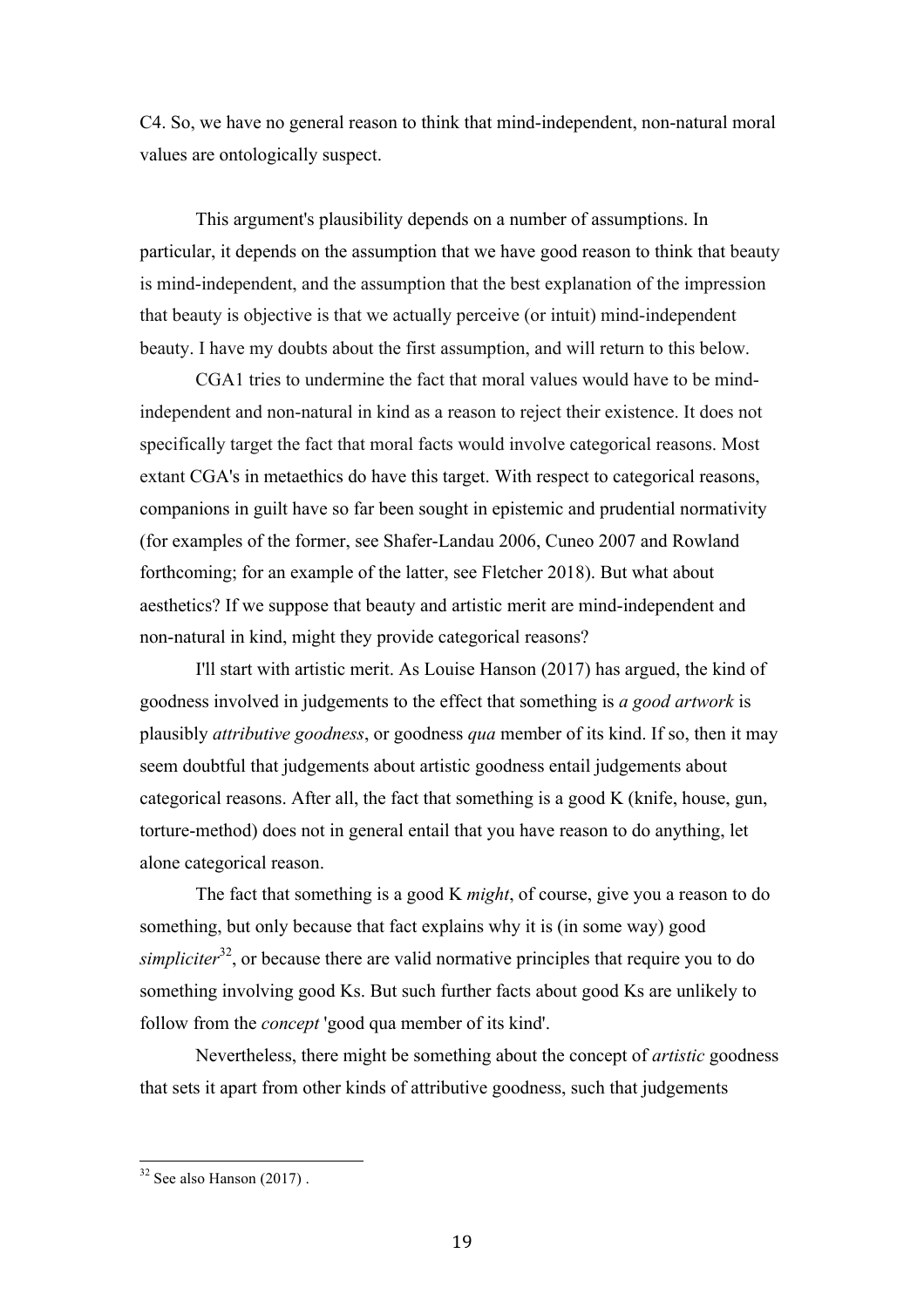involving it do entail judgements about categorical reasons. If there is such a difference, it is most likely to stem from the concept of art.

Some aestheticians define art such that anything that is art is necessarily valuable (e.g. R. G. Collingwood 1958, Bell 1914). As Hanson indicates, such views are vulnerable to a decisive objection: they cannot accommodate bad art (Dickie 2000). So it is unlikely that judgements about artistic goodness entail judgements about categorical reasons because the concept of art is evaluative in this sense.

But there is another option. Attributive goodness is goodness qua member of its kind. This means that the standard of goodness is related to the kind of thing it is. In some (perhaps all?) cases, the standard is set by the *function* of the item: knives are for cutting, and a good knife performs that function well. If we take this model, and want to know the standard of good art, we need to know art's function.

If art has a function, it is related to human experience. Paintings, music, theatre (et.) are meant to provide perceptual-cum-cognitive experiences. If so, then one might propose that the function of art is to afford *valuable experiences* (perhaps of a certain type). Saying that a work of art is good would then amount to saying that it affords valuable experiences. This directly links judgements of artistic merit to judgements about valuable experiences, and can easily accommodate bad art: bad art fails to live up to the standard internal to it.  $33$ 

Some philosophers believe that value is the source of reasons.<sup>34</sup> They might say that if X is valuable, then we have reason to relate to X a certain way. This view would establish connections between judgements of artistic merit and reasons. Take the view that pleasure is intrinsically valuable. Those who hold this view can also hold that we have categorical reason to experience pleasure. Such people would say that although the reasons are generated by subjective mental states, it is not the fact that we *desire* pleasure, or that we *value* it, that explains why we have reason to pursue it. Now suppose that good art affords intrinsically valuable experiences (these

 $33$  Is this view vulnerable to my objections against the dispositional view? Perhaps. It depends on what it means to say that art *affords* a certain experience. A proponent of this view should take it to mean that a particular valuable experience is *possible* by attending to the object, without any commitment to it being guaranteed provided one meets certain non-evaluative criteria.

<sup>34</sup> Joseph Raz (1999) defends a version of the view. Stephen Finlay (2014) holds it as well, although he rejects the idea that goodness can generate reasons that have rational authority irrespective of our desires.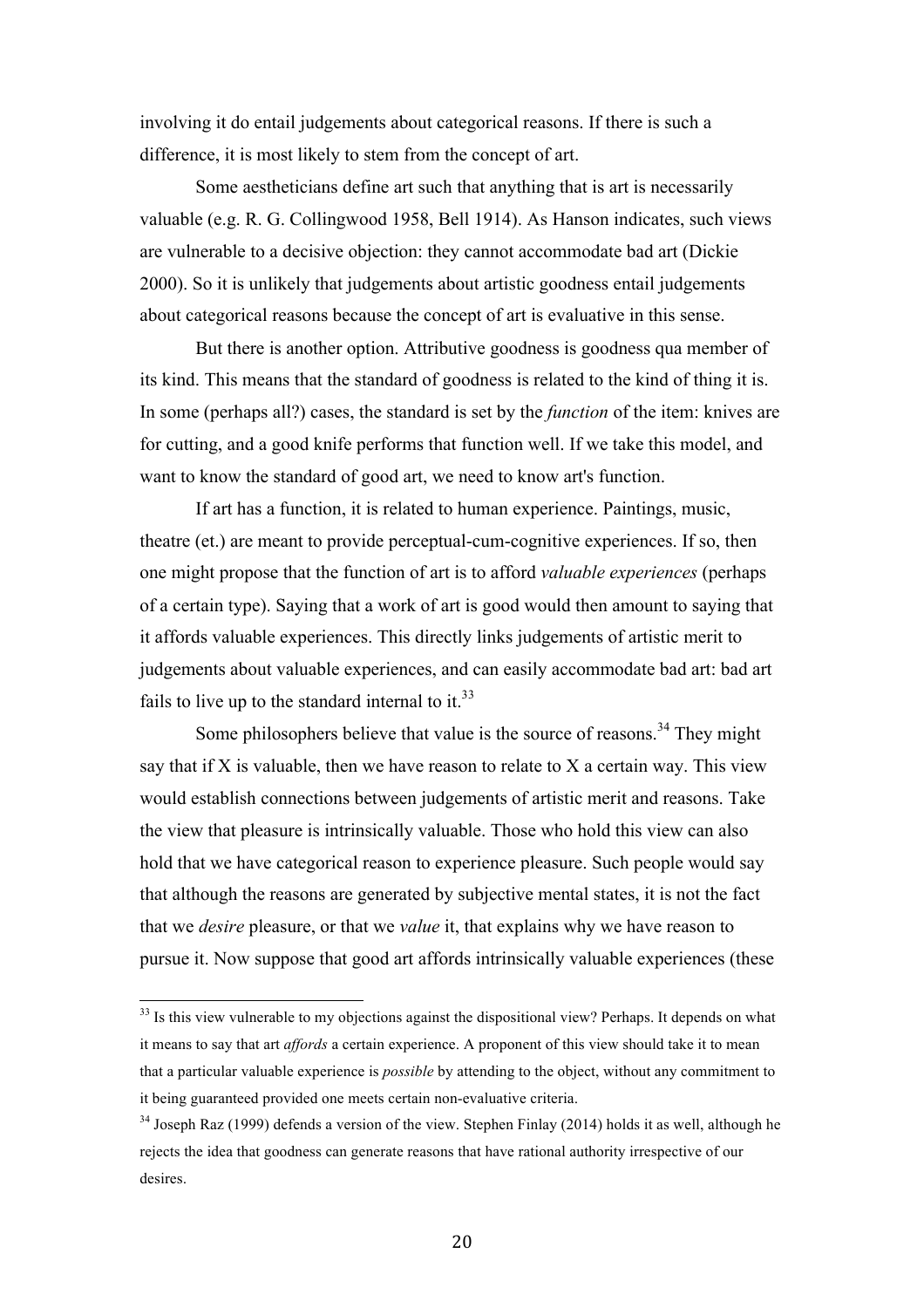would plausibly include certain kinds of pleasure). One might then say that this entails that certain people, in certain contexts, have categorical reason to attend to good art (namely those people likely to have the relevant experiences upon attending to the work $35$ ).  $36$ 

However, even if it could be shown that judgements about goodness in art entail judgements about categorical reasons, we still need to know whether there is independent reason to believe that good art exists in order to run a CGA that undermines the epistemic significance of categoricity.

One might argue that the best explanation of the fact that critics arrive at judgements about good art is that it really exists. One step in such an argument might again be an appeal to the difficulty of explaining why we should conceive of artistic goodness as mind-independent in the first place, if the property does not exist. What possible evolutionary benefit could attach to conceiving of artistic quality as mindindependent? And if there is no evolutionary benefit, how might appreciative states give rise to the impression that goodness in art is objective?

Similar routes might be taken in the case of beauty. According to Roger Scruton, it is a platitude that beauty is always a reason for attending to the thing that possesses it (2011, p. 5). However, if a platitude is something fairly obvious, then Scruton's claim is not. Despite this, beauty might provide categorical reasons to attend to the object that possesses it. If there is reason to think that beauty is mindindependent and that it is a value, one might (again) appeal to the idea that value grounds reasons to establish connections between beauty and reasons. As before, the failure of evolutionary or Kantian explanations of the sense of objectivity might undermine debunking explanations of our experiences. This would help to defend the reality of beauty, and allow a companions-in-guilt argument of the following kind (*mutatis mutandis* for artistic merit):

<sup>&</sup>lt;sup>35</sup> The fact that this depends on context and psychological features of individuals does not make the reasons any less categorical, so long as the existence of those reasons is not explained by the fact that anyone wants to have or values having the relevant experiences.

<sup>&</sup>lt;sup>36</sup> You might think that statements about what is good art do not entail anything about categorical reasons, because the following claim seems perfectly coherent: 'Mozart's requiem is good art, but I have / there is no reason to attend to it'. However, I don't think the intuitive evidence here is clear enough to confidently reject the hypothesis.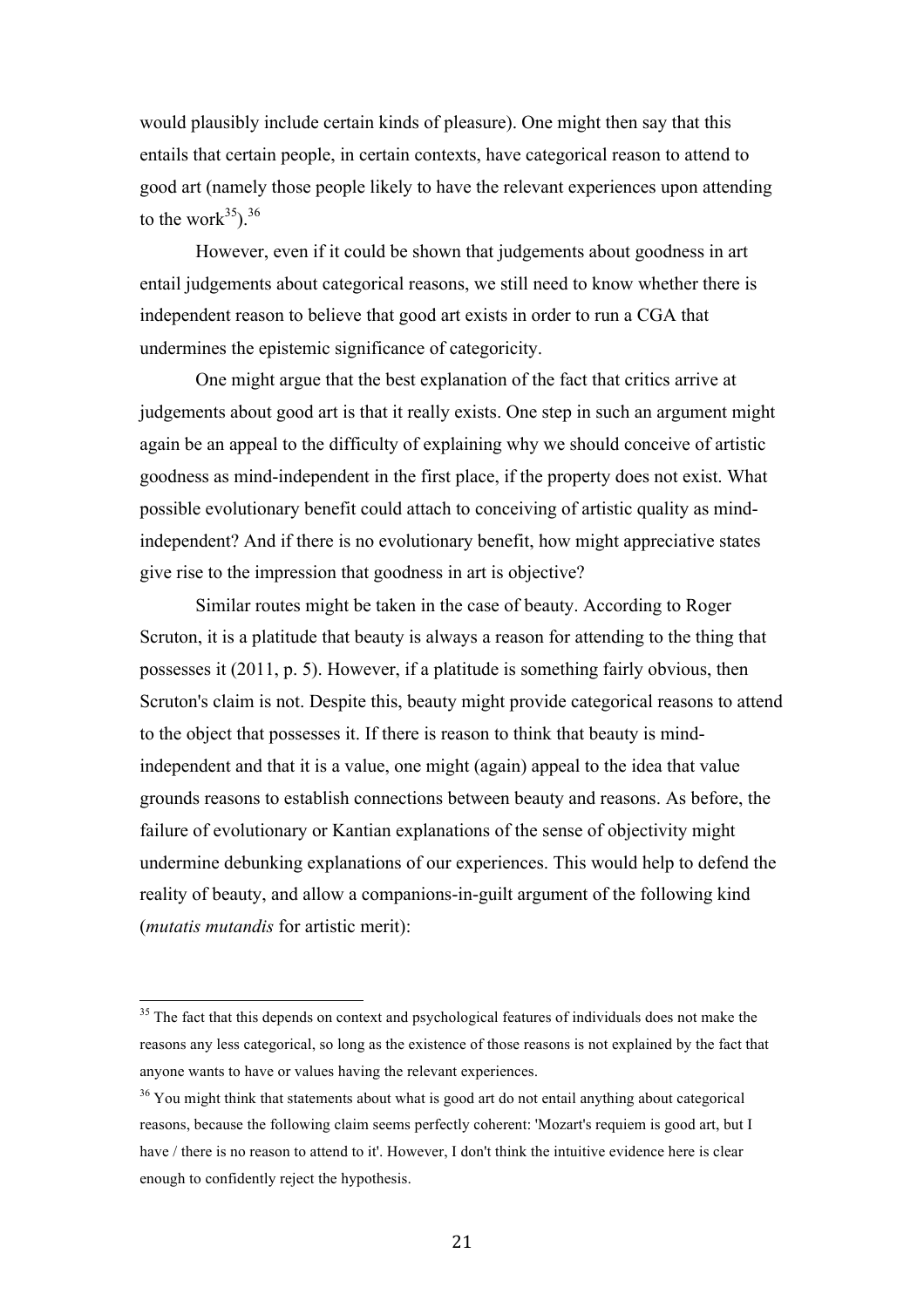#### **Companions-in-Guilt Argument 2**

P1. We have good reason to think that beauty is a mind-independent, non-natural value.

P2. We have good reason to think that beauty exists.

C1. So, we have good reason to think that at least one mind-independent, non-natural value exists.

P3. We have good reason to think that mind-independent, non-natural values generate categorical reasons.

C2. So, we have good reason to think that beauty generates categorical reasons.

C3. So, we have good reason to think that at least some categorical reasons exist. P4. Since we have good reason to think that at least one mind-independent, nonnatural value exists, and that it generates categorical reasons, we have no general reason to think that mind-independent, non-natural value and categorical reasons are ontologically suspect.

C4. So, we have no general reason to think that mind-independent moral values and categorical moral reasons are ontologically suspect.

Of course, the strength of CGA2 depends on many assumptions. It stands or falls with the idea that value generates reasons, that the best conception of beauty is as a mind-independent, non-natural value property, and that the best explanation of our conception of beauty is that mind-independent, non-natural beauty actually exists.

I have my doubts about the second assumption (and hence the third). Although Zangwill is adamant that we do not tolerate divergent judgements of beauty, and that we experience aesthetic properties as mind-independent, I cannot confirm this for myself. Although it is correct that I would not call divergent judgements true, it does not strike me that those who make such judgements *are making a mistake*. This is by no means as intuitively clear as is often claimed in the case of morals. Since the case for a mind-independent conception of beauty crucially depends on these alleged intuitive data, the case is not particularly strong. This seems to me a crucial asymmetry between morals and aesthetics, and explains why a mind-independent

22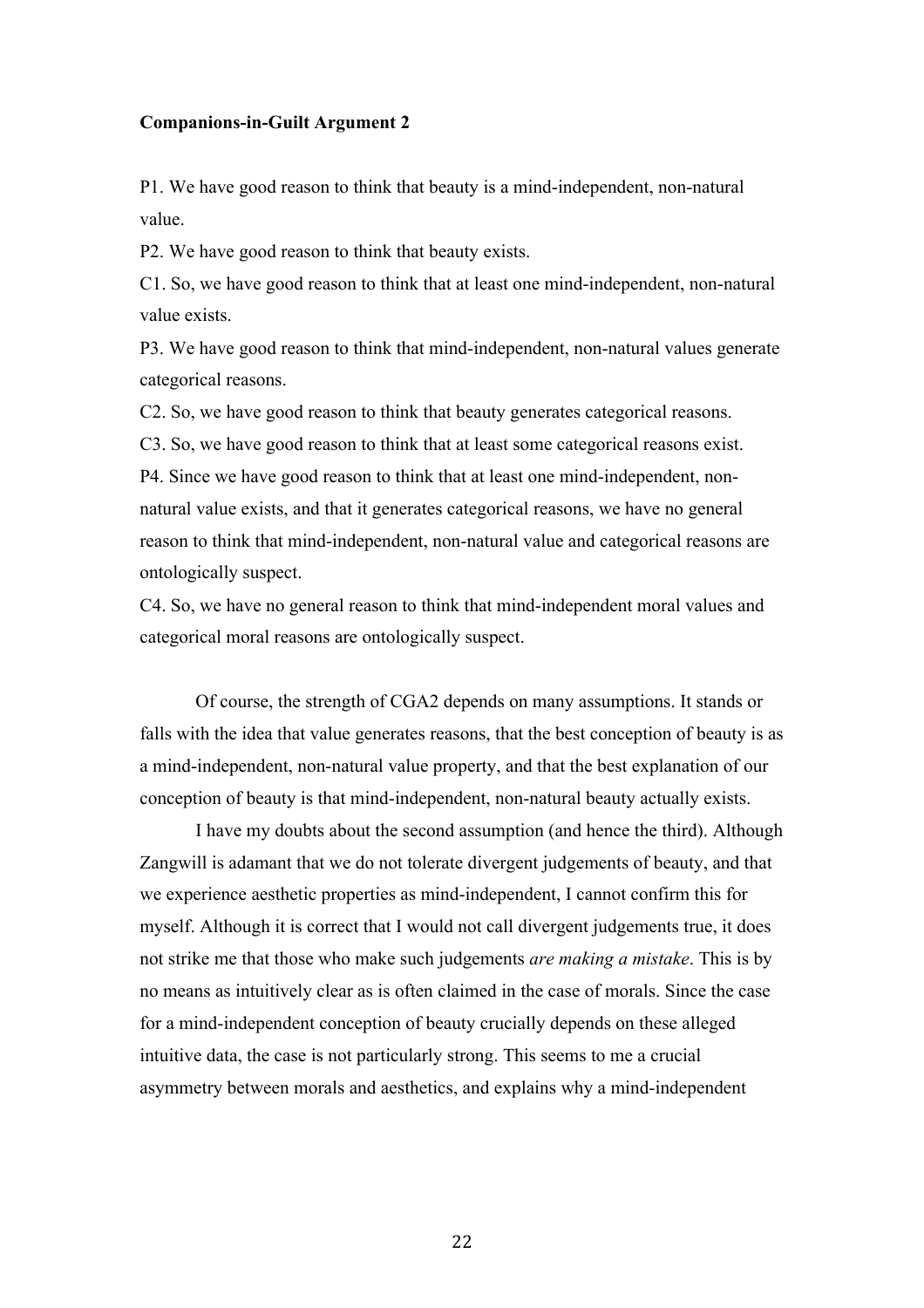conception of moral properties is more defensible than a mind-independent conception of beauty.<sup>37</sup>

Things are less straightforward when it comes to artistic merit. Perhaps we are less tolerant of diverging judgements here. But it is important to focus on the right cases. Hume was right that reasonable judgements about art are made in the light of a proper understanding of the work and a suitably impartial frame of mind. Any tendency to reject divergent judgements as mistaken had better not boil down to a failure to meet such criteria. So we must focus on cases where two people understand the work, know about the intended audience, place themselves in their shoes (etc.), yet come to different conclusions regarding the work's overall merit. I think that such cases are both possible and actual. Do we think that at least one of these two people is making a mistake?

At least in certain cases, the answer will be Yes. If meeting the Humean criteria is psychologically compatible with almost any reaction to a work of art, then one can understand Bach's aims in the Goldberg Variations, place oneself in the shoes of the intended audience, etc., yet still consider it a bad work of art. That may clearly seem mistaken. So if facts about intolerance can support a mind-independent conception of aesthetic properties, it is more likely to be artistic merit than beauty.

#### **7. Conclusion**

In this paper, I have described one way to argue for a mind-independent conception of beauty and artistic merit. Such a conception allows the development of new companions-in-guilt arguments relating moral to aesthetic judgement. The strength of the arguments crucially depends on a phenomenological premise: that beauty and artistic merit appear to us to be objective. This premise is dubious in the case of beauty, but more defensible for artistic merit.

## **Acknowledgements**

 $37$  This is one answer to Hanson (2018). Hanson argues against what she calls The Asymmetry Claim: the idea that mind-independent realism about beauty is less defensible than mind-independent realism about moral properties. She challenges those who believe in the asymmtry to isolate a relevant difference between beauty and moral properties.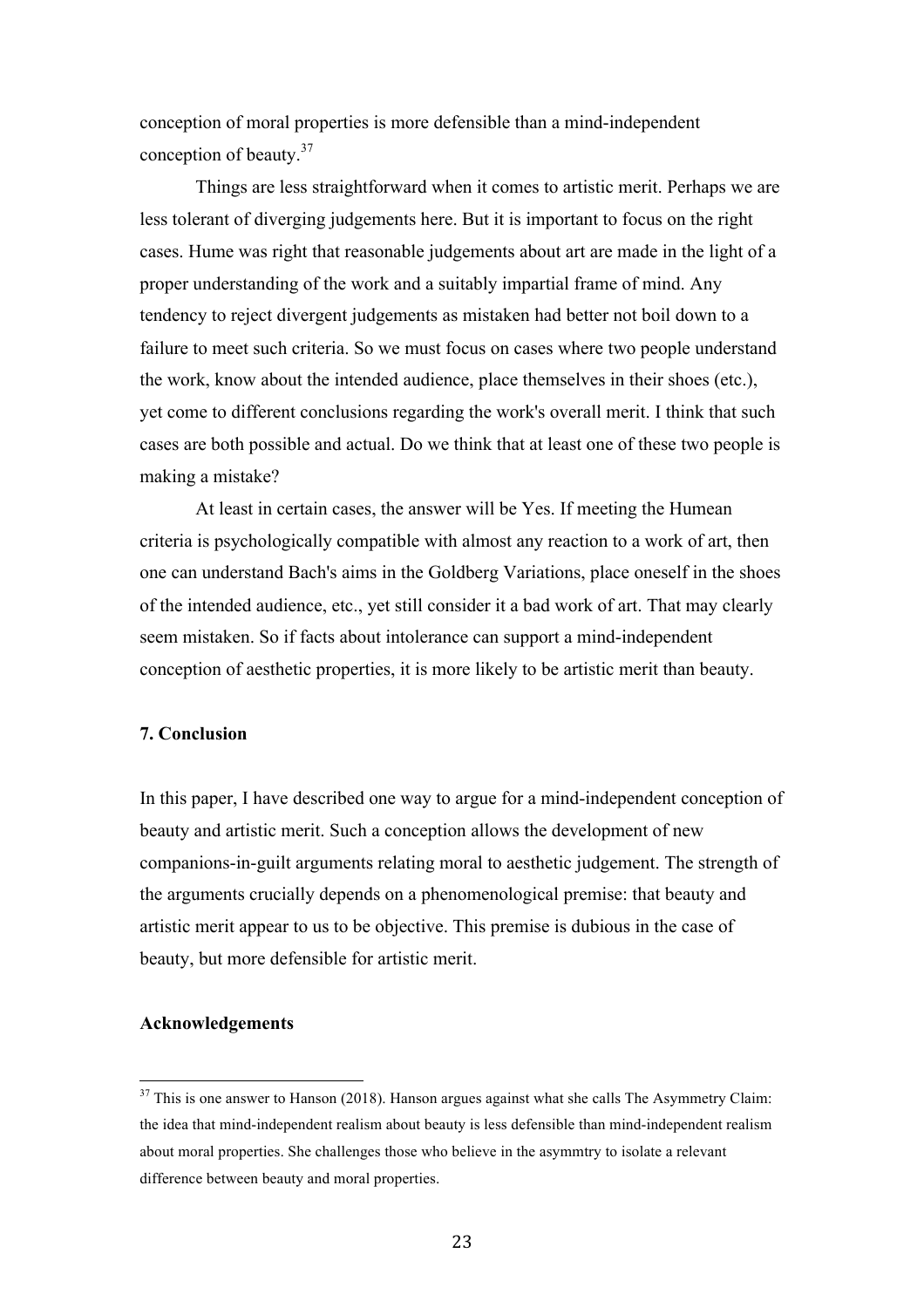I would like to thank all participants in the January 2019 *Grundlegung* session at the Faculty of Philosophy in Groningen, where a version of this paper was discussed.

## **References**

Bell, C. (1914), *Art*, London: Chatto and Windus

Björnsson, G. & Finlay, S. (2010), "Metaethical Contextualism Defended", *Ethics*  121(1), pp. 7-36

Brogaard, B. (2008), "Moral Contextualism and Moral Relativism", *Philosophical Quarterly*, 58: 385-409

Carroll, N. (1984), "Hume's Standard of Taste", *The Journal of Aesthetics and Art Criticism* 43(2), pp. 181-194

Collingwood, R. (1958), *The Principles of Art*, Oxford: Oxford University Press

Cuneo, T. (2007), *The Normative Web: An Argument for Moral Realism*, Oxford: Oxford University Press

Dickie, G. (2000), "Two Versions of the Institutional Theory", in Carroll, N. (ed.), *Theories of Art Today*, Madison: University of Wisconsin Press

Enoch, D. (2011), *Taking Morality Seriously*, Oxford: Oxford University Presss

Finlay, S. (2014), *Confusion of Tongues*, Oxford: Oxford University Pres

Fletcher, G. (2018), "Pain for the Moral Error Theory? A New Companions-in-Guilt Argument", *Australasian Journal of Philosophy* 96(3), pp. 474-482

Francén, R. (2010), "No Deep Disagreement for New Relativists", *Philosophical Studies* 151(1), pp. 19-37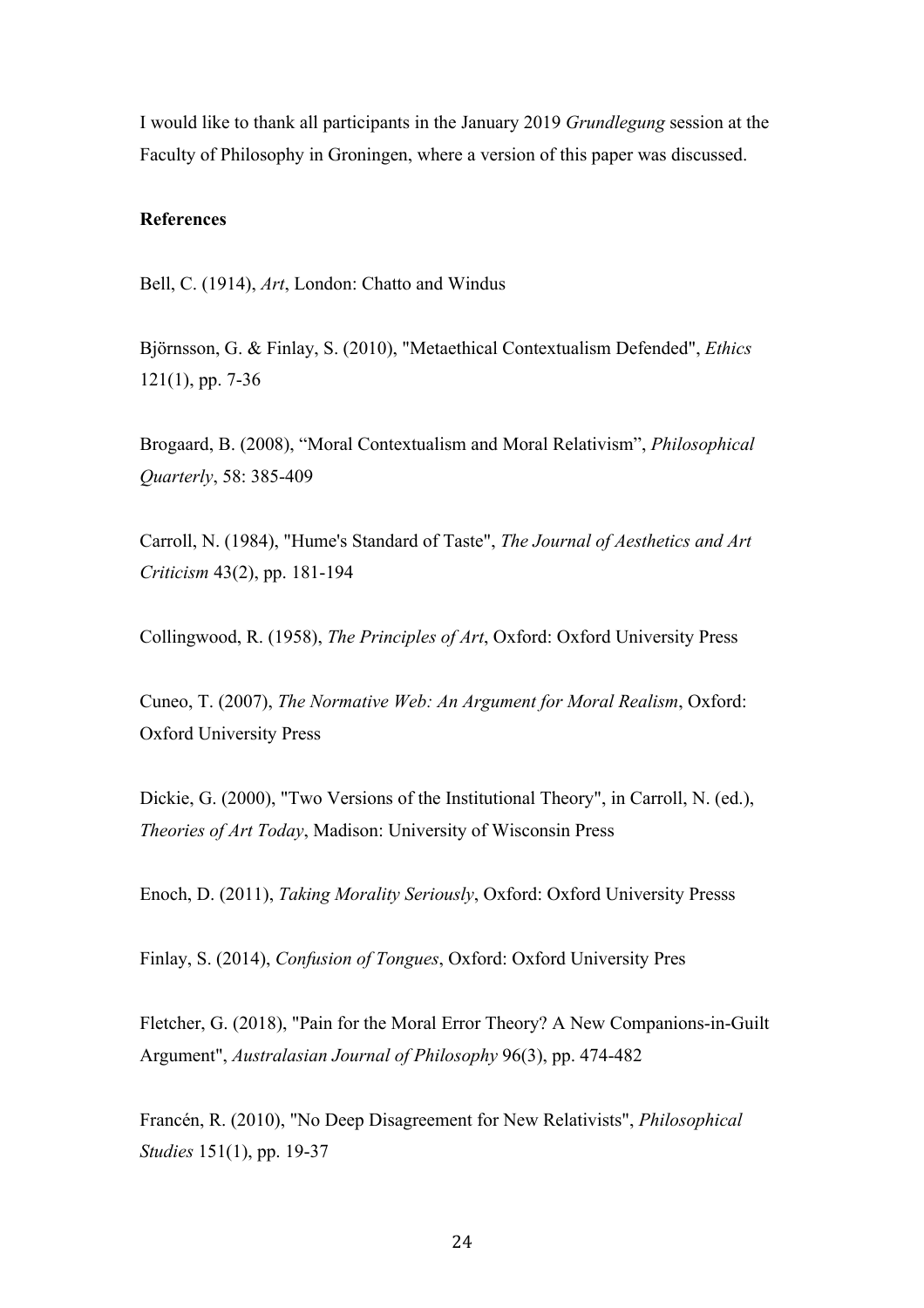Goldman, A. (1995), *Aesthetic Value*, Boulder, CO: Westview Press

Hanson, L. (2017), "Artistic Value is Attributive Goodness", *The Journal of Aesthetic and Art Criticism* 75(4), pp. 415-427

Hanson, L. (2018), "Moral Realism, Aesthetic Realism, and the Asymmetry Claim", *Ethics* 129(1): 39-69

Hopkins, R. (2000), "Beauty and Testimony", *Royal Institute of Philosophy Supplement* 47, pp. 209-236

Horgan, T. & Timmons, M. (1991), "New Wave Moral Realism Meets Moral Twin Earth", *Journal of Philosophical Research* 16, pp. 447-465

Hume, D. (2004), "Of the Standard of Taste", in Friday, J. (ed.), *Art and Enlightenment: Scottish Aesthetics in the Eighteenth Century*, Exeter: Imprint Academic

Joyce, R. (2001), *The Myth of Morality*, Cambridge: Cambridge University Press

Kant, I. (2013), *Critique of the Power of Judgement*, Cambridge: Cambridge University Press (edited by Guyer, P., translated by Guyer P. & Matthews, E.)

Kivy, P. (2015), *De Gustibus. Arguing about Taste and Why We Do It*, Oxford: Oxford University Press

Levinson, J. (2007), "Aesthetic Properties, Evaluative Force, and Differences of Sensibility", in: *Contemplating Art. Essays in Aesthetics*, Oxford: Oxford University Press

Lillehammer, H. (2007), *Companions in Guilt: Argument for Ethical Objectivity*, London: Palgrave Macmillan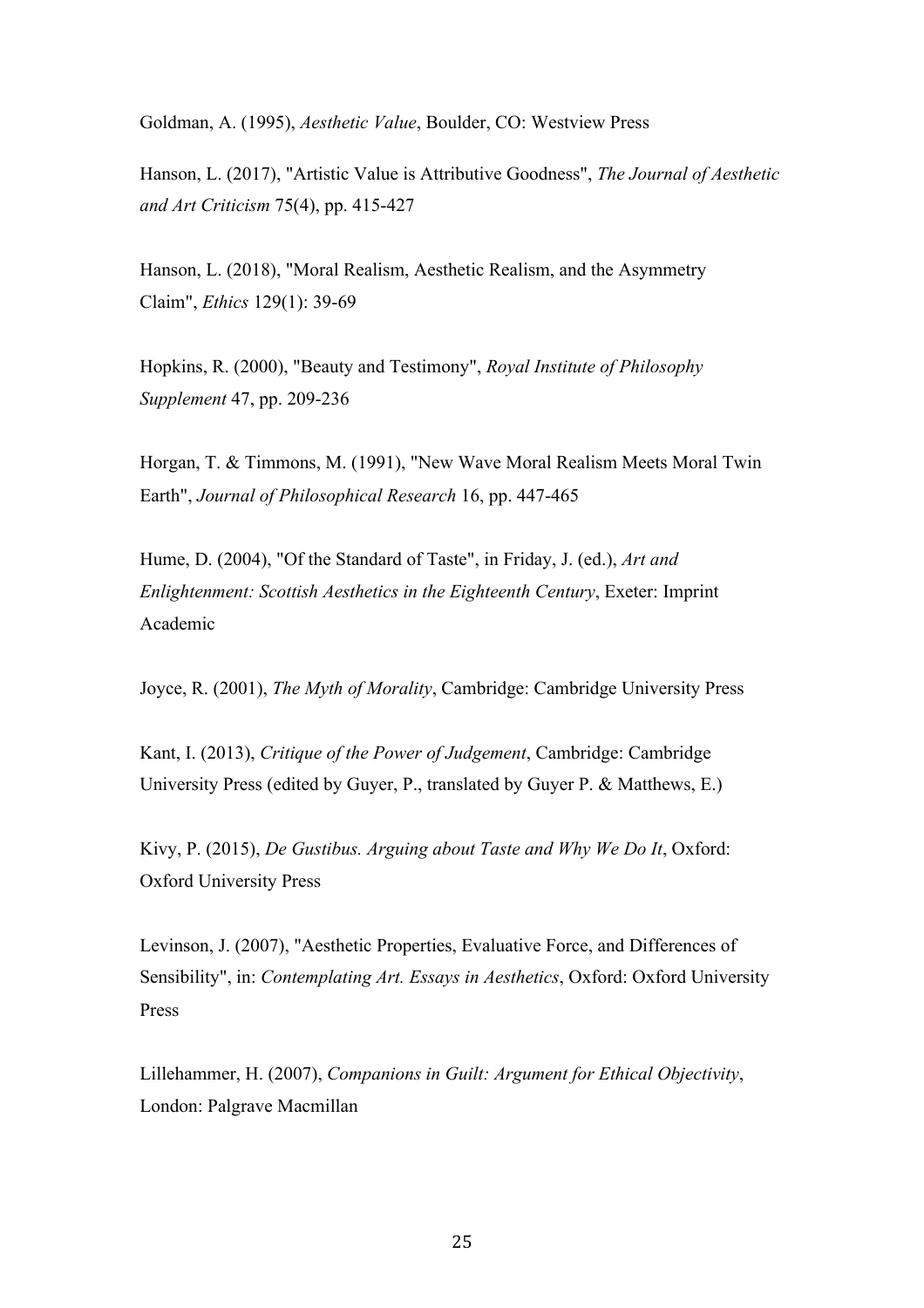MacFarlane, J. (2007), "Relativism and Disagreement", *Philosophical Studies* 132(1), pp. 17-31

Mackie, J. (1977), *Ethics: Inventing Right and Wrong*, London: Penguin

Mothersill, M., (1984), *Beauty Restored*, Oxford: Oxford Clarendon Press

Olson, J. (2014), *Moral Error Theory: History, Critique, Defence*, Oxford: Oxford University Press

Parfit, D. (2011), *On What Matters, Vol. 2*, Oxford: Oxford University Press

Pettit, P. (1983), "The Possibility of Aesthetic Realism", in Eva Schaper (ed.), *Pleasure, Preference and Value*, Cambridge: Cambridge University Press

Railton, P. (1998), "Aesthetic Value, Moral Value, and the Ambitions of Naturalism", in Levinson. J. (ed.), *Aesthetics and Ethics: Essays at the Intersection*, Cambridge: Cambridge University Press

Raz, J. (1999), *Engaging Reason*, Oxford: Oxford University Press

Ross, S. (2014), "When Critics Disagree: Prospects for Realism in Aesthetics", *Philosophical Quarterly* 64, pp. 591-618

Rowland, R. (forthcoming), "Rescuing Companions in Guilt Arguments", *Philosophical Quarterly*

Scruton, R. (2011), *Beauty: A Very Short Introduction*, Oxford: Oxford University Press

Shafer-Landau, R. (2006), "Ethics as Philosophy: a Defence of Ethical Nonnaturalism", in Horgan, T. & Timmons, M. (eds.), *Metaethics after Moore*, Oxford, Oxford University Press